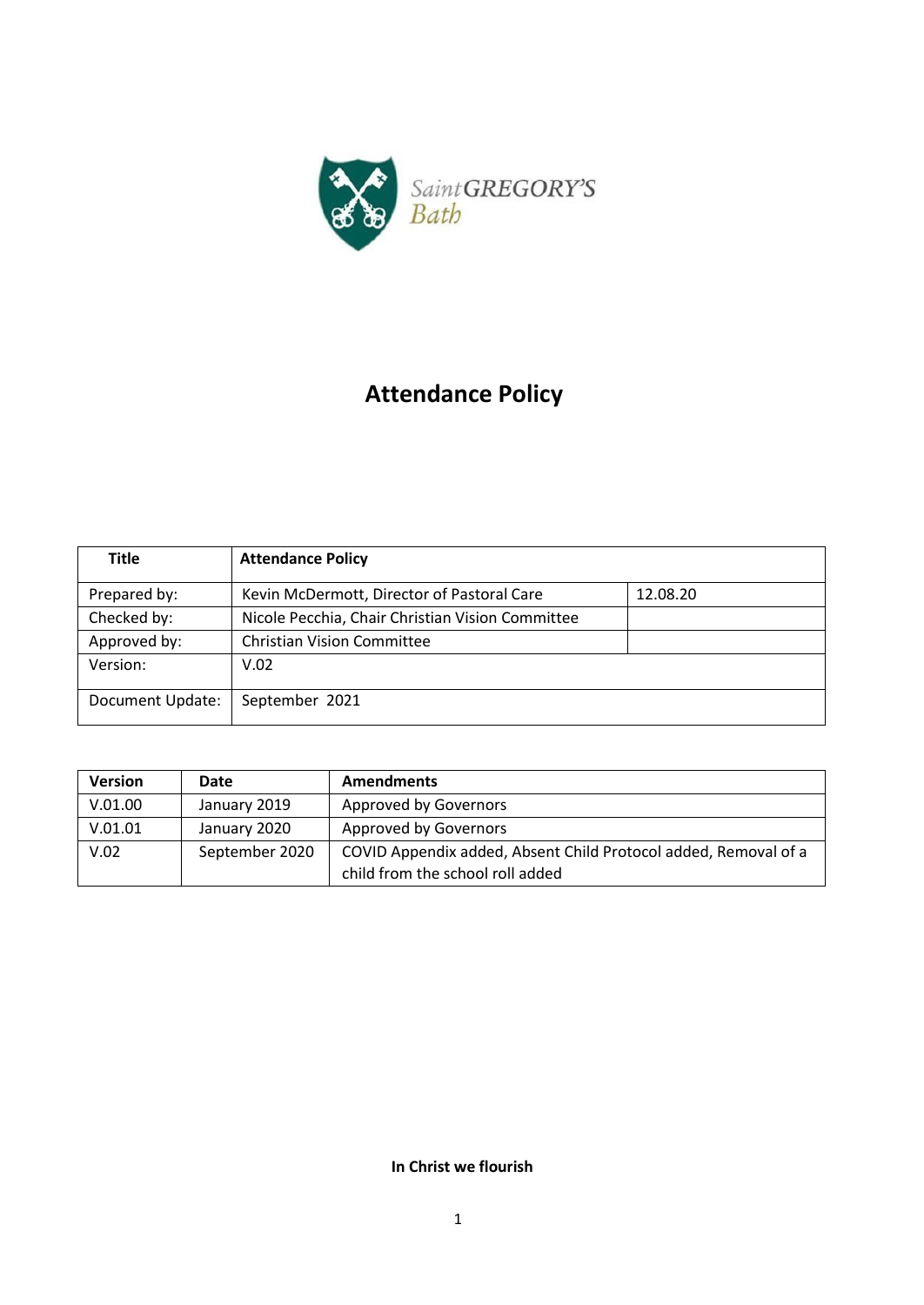# **Rationale**

At Saint Gregory's we are unwavering in our drive to continue to improve the attendance of students in order to ensure that every child has the ability to achieve success. We expect the highest level of attendance from our students so they can develop their full potential during their time at our school.

It is our aim to promote and maintain a culture where outstanding attendance and punctuality is recognised and rewarded. Missing out on education is proven to have a significant effect on students' life opportunities. At Saint Gregory's we recognise that attendance is a matter for the whole school community – students, parents, governors, all teaching and support staff and external agencies will work collectively to ensure that excellent attendance and punctuality maintain an integral part of the school's work.

St Gregory's is dedicated to promoting a distinctive Catholic ethos by upholding the teachings of the Catholic Church. This means that everything we aim to achieve will be based on the teachings and practice of the Catholic Church.

Our motto is "*in Christo floremus*' or 'in Christ we flourish' and our aim is to achieve this motto in our school life.

We are committed to developing the full potential of every individual, regardless of culture, race, religion, disability, or special need by creating a safe, orderly environment where all members of the community work diligently in a spirit of co-operation and treat each other with courtesy and respect at all times.

Our primary role is to educate children and we uphold the principle outlined in the Bishop's Conference of England and Wales (2000) that:

"Education is holy ... the process of teaching and learning is a holy act"

At Saint Gregory's we recognise that attendance is a matter for the whole school community.

Our Attendance Policy should not be viewed in isolation; it is a strand that runs through all aspects of school improvement, supported by our policies on safeguarding, bullying, behaviour and special educational needs. This policy also takes into account the Human Rights Act 1998, the Disability Discrimination Act 1995, the Race Relations Act 2000 and the DfE Statutory Guidance 2014.

Saint Gregory's helps students to establish patterns of regular and punctual attendance. We ensure that responsibilities regarding attendance are made clear to parents/carers and students. Unauthorised absence is not tolerated.

Parents/carers must telephone the school if their child is ill on the first day of absence and then write a short note to the Tutor when the student returns to school.

Absence for holidays will not be authorised as a matter of course, only in exceptional personal circumstances.

We closely monitor the attendance of our students and identify any attendance concerns.

Early intervention strategies are in place using appropriate measures to resolve attendance issues as soon as they arise.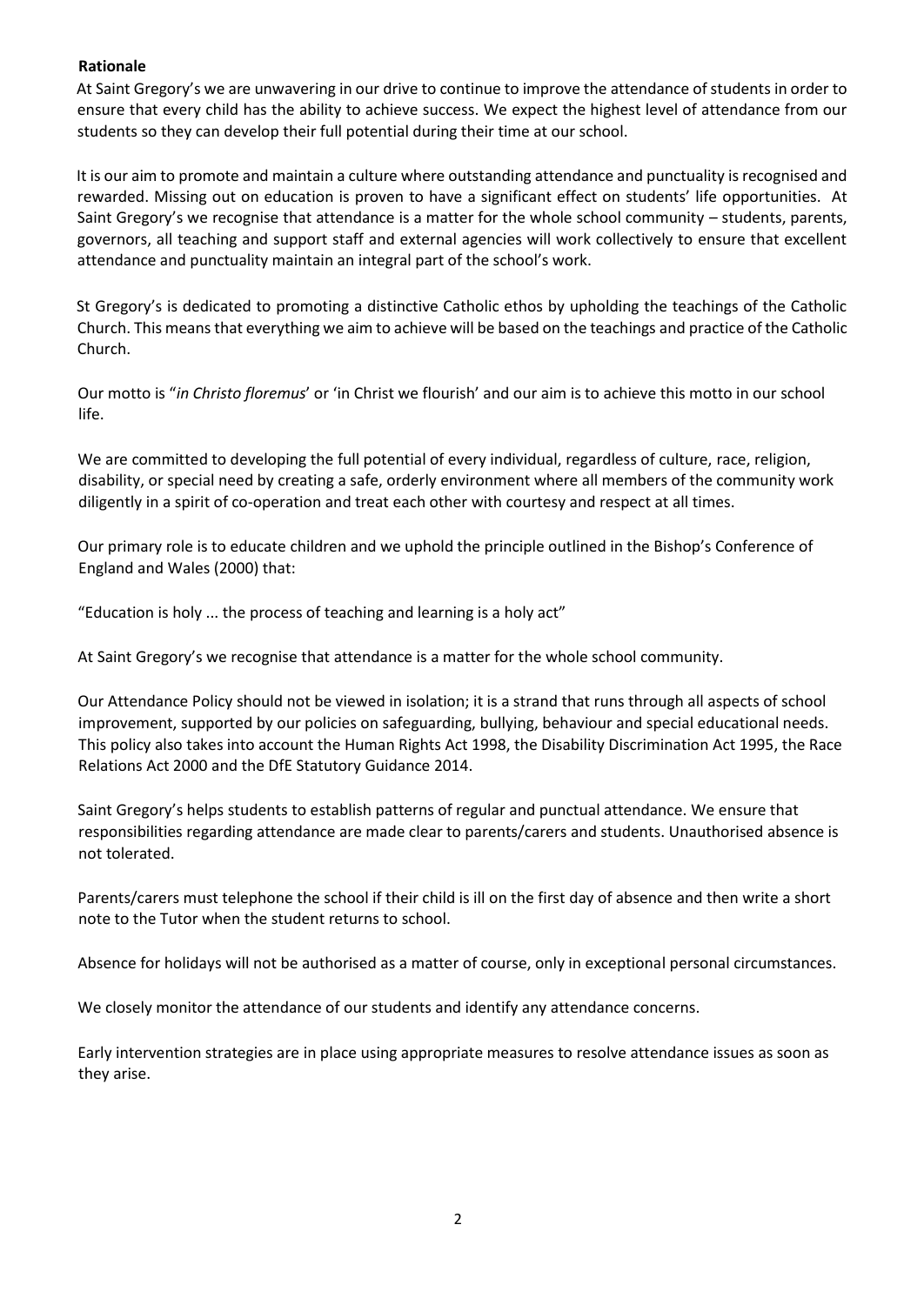# **Attendance ‐ What does the law say?**

#### **Parents**

The law says that parents of children aged between 5 and 16, who are on a school roll, must make sure that their child goes to school both regularly and punctually. This means that children are in school when they should be and that they arrive at school in time for both morning and afternoon sessions.

If a child who is registered at a school fails to attend regularly and there are no legitimate reasons, then parents are guilty of an offence under section 444 of the Education Act 1996. If convicted, parents will be liable to a fine of up to £2500 and/or a prison sentence of up to three months. Magistrates may also impose a Parenting Order.

#### **Schools**

Schools are responsible for the keeping and marking of attendance registers. Schools will want to know why students are absent and they must decide whether the absence is for an authorised or unauthorised reason.

Schools must report poor attendance to the Children Missing Education Service (CMES) who will then work with those involved to assess the reasons for poor attendance and help find a solution to the difficulties.

The Education (Pupil Registration) (England) Regulations 2006, require schools to take an attendance register twice a day, once at the start of the morning session and then again during the afternoon session. The register must record whether the student was present, absent, present at approved educational activity or unable to attend due to exceptional circumstances.

# **The Local Authority (LA)**

The LA is responsible for making sure that parents fulfil their responsibilities. In Bath and North East Somerset, the CMES fulfils this role and will consider legal action where other strategies to improve attendance have failed.

In addition to prosecuting parents, the Children Missing Education Service may apply to the Family Proceedings Court for an Education Supervision Order (ESO). An ESO makes the LA responsible for certain aspects of the child's education.

The aim of this policy is to raise levels of achievement by ensuring the highest levels of attendance, punctuality and involvement in the school, particularly among vulnerable groups within the student population (CLA, Pupil Premium, Forces, SEN, EAL).

#### **1. Roles and Responsibilities**

1.1 Governors

- Ensure that the importance and value of good attendance is promoted to students and their parents/carers.
- Annually review the school's Attendance Policy and ensure the required resources are available to fully implement the policy.
- Ensure that the Registration Regulations, England, 2006 and other attendance related legislation is complied with.
- Agree school attendance targets and submit these to the Local Authority within the agreed timescale each year.
- Monitor the school's attendance and related issues through termly reporting at Governing Body Meetings.
- Ensure that there is a named senior manager to lead on attendance.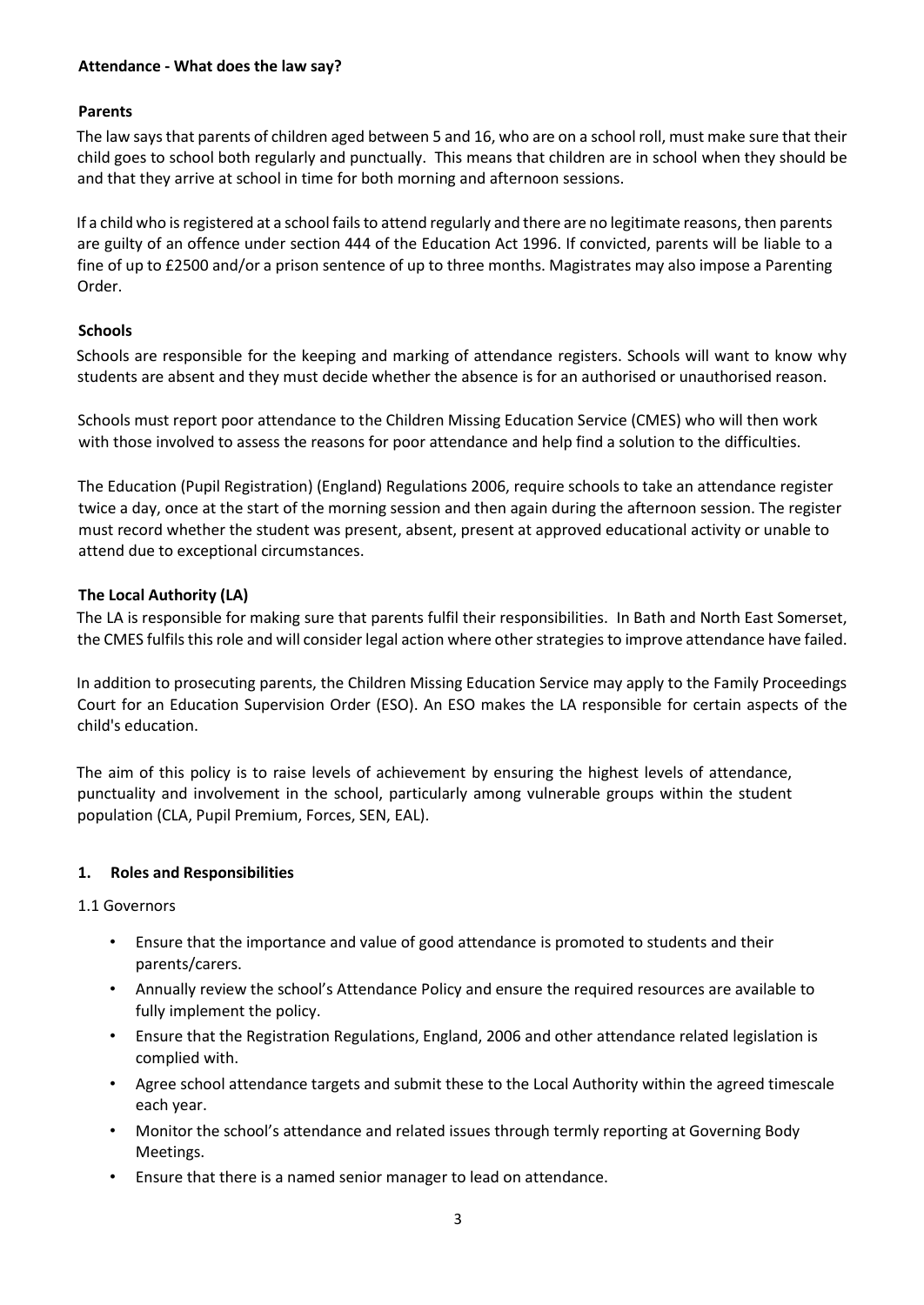- Ensure that the school has clear systems to report, record and monitor the attendance of all students, including those who are educated off site.
- Ensure that there are procedures for collecting and analysing attendance data (especially of vulnerable groups) frequently to identify causes and patterns of absence.
- Ensure that data is understood and used to devise solutions and to evaluate the effectiveness of interventions.

# 1.2 Headteacher

• Oversee and monitor whole school attendance and punctuality.

# 1.3 Director of Pastoral Care

- Oversee and monitor whole school attendance and punctuality, initiating whole school policies as required. This will be achieved by liaison with the Senior Leadership Team and other relevant members of staff, including Pastoral, Inclusion, PSA and the Attendance Admin Officer.
- Support the whole school community in promoting good attendance and punctuality.
- Liaise with the Parental Support Advisor and Assistant Head for Attendance to devise any necessary programmes for students who are persistent absentees (PA) or at risk of long term absence.
- To make decisions on parental requests for holidays or pre-planned absences.
- Monitor any registers that are not taken each day and speak to the staff involved where necessary.
- Compile all attendance data and information for relevant staff.
- Responsible for up-keeping and monitoring of attendance tracker and sharing with SLT each week.
- To monitor students slipping below target (whole school target) to instigate actions based on the individual student circumstances.
- Promote good attendance through assemblies and praise.
- Support tutors with resources and guidance including termly attendance sheets to monitor attendance on a weekly basis. (See Appendix 1)

# 1.5 Heads of Year

- Monitor the attendance and punctuality for their year groups (including the monitoring of vulnerable groups).
- Liaise closely with form tutors to reward positive attendance and support where there are concerns that require further action.
- Liaise with the FSA where there are concerns about individual students.
- Meet regularly with the FSA and Director of Pastoral Care to sustain good communication and identify and intervene with individual students who are PA or at risk of becoming PA. Refer students to FSA and Director of Pastoral Care if they are a persistent problem or have reached triggers.
- Act on daily information from staff concerning student absences or habitual lateness.
- Liaise with parents/carers where attendance and/or punctuality are a cause for concern by following the attendance and monitoring procedure.
- Intervene early to arrange and attend meetings with parents and relevant staff where there are attendance issues (e.g. subject truancy).
- Promote good attendance through assemblies and praise.
- Offer support and work closely with the parents/carers of students who are persistent absentees or at risk of becoming so.

# 1.6 Family Support Officer

• Phone call made on first day of absence and where there are on-going concerns for vulnerable students.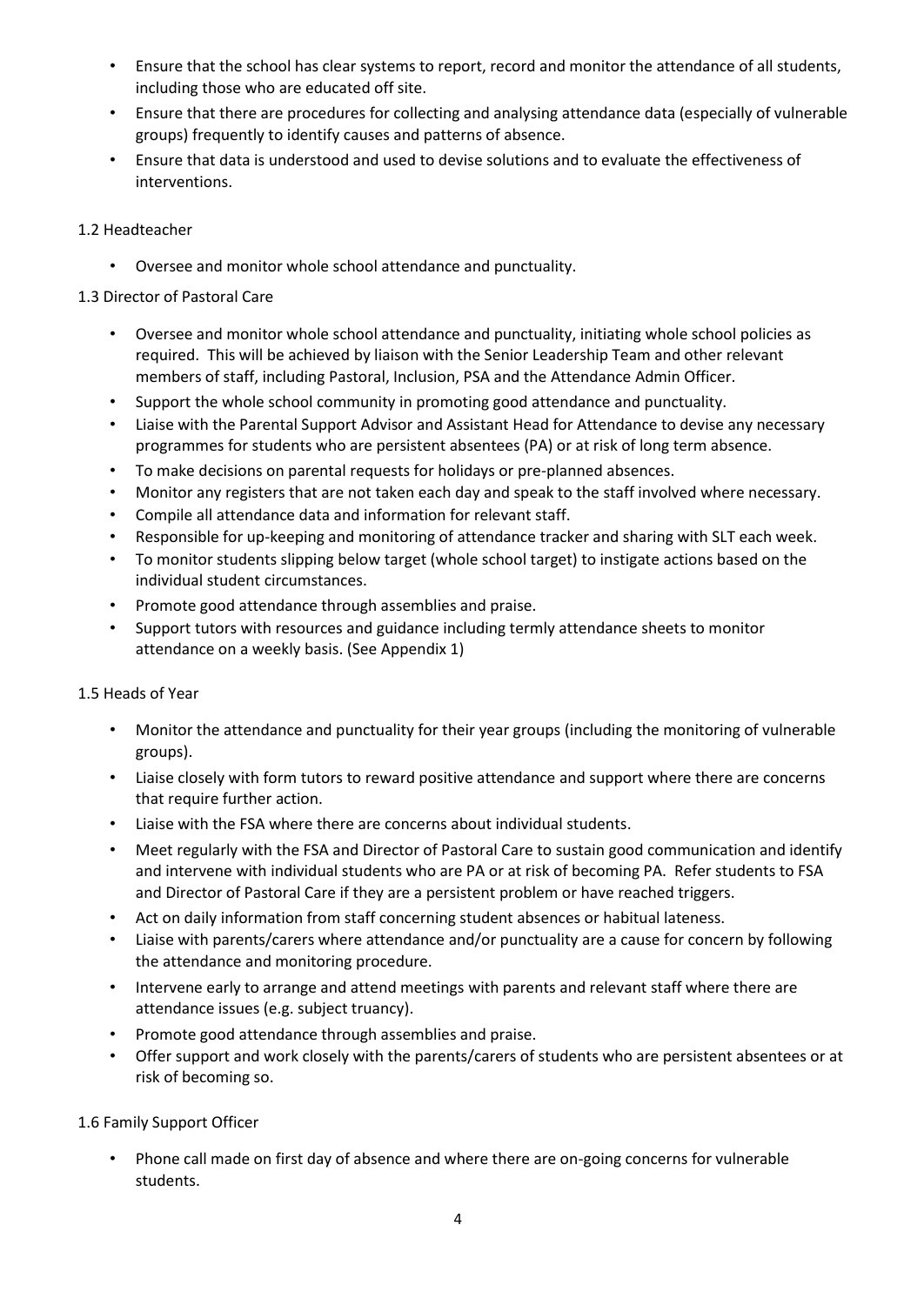- Co-ordinate sending of letters to parents of those students with attendance concerns and ensure that Assistant Head is informed in order to audit actions.
- Organise home visits as part of early intervention strategy.
- When no improvement is seen despite all previous interventions a home visit will also be made.
- Complete forms for Penalty Notices where applicable and inform Director of Pastoral Care of this to be added to whole school tracker.
- Organise all panel meetings where necessary.
- Liaise with Director of Pastoral Care and Head of Year where there are concerns about individual students or forms.
- Issuing of Fixed Penalty Notice requests as per the LA guidance.

# 1.7 Administration Assistant with responsibility for Attendance

- Make contact with parents/carers on the first day of absence for all students.
- Contact parents/carers should any student leave the site without permission.
- Work closely with colleagues to monitor students who present concerns.
- Give tutors list of unexplained absences weekly.
- Inform Director of Pastoral care of incomplete registers from class teachers each day.
- Contact parents/carers of Pupil Premium students each day they are absent.

# 1.8 Form Tutors

- Encourage all students to maintain excellent attendance and punctuality.
- Direct any correspondence from parents/carers with regard to absences to Director of Pastoral care with responsibility for Attendance.
- Keep an overview of students' attendance; follow up unexplained absences and check patterns of absence and poor punctuality by completing sheet in Student Planner. (See appendix A)
- Liaise with Assistant Head to pass on concerns about individual students.
- Clear all unexplained absences each week.

# 1.9 Subject Teachers

- Take an electronic register at the start (within the first 10 minutes) of each lesson.
- Pass on any concerns about absentees from lessons to the Administration Assistant with responsibility for Attendance as soon as possible.
- Use the Student Planner and SIMS to record any issues with punctuality pass on any concerns to the appropriate form tutor.

# **2. Responsibilities of Parents/Carers**

Parents/Carers of children on role at school have a legal duty to ensure the full and regular attendance of their children unless there are reasons for absence acceptable to the school, or that the school agrees to authorise. Where parents/carers fail to carry out this responsibility, the LA, has a duty to take action against those parents/carers, either by issuing a fixed penalty notice; prosecution in the Magistrates Court; application for an Education Supervision or Order (ESO) under the Children Act 1989 in the Family Proceedings Court.

Parents/Carers of students in Years 7-11 are required to account for all absences so that, at the discretion of the school, they can be authorised. Being unable to attend because of significant illness is a reason that schools recognise as being unavoidable and will therefore authorise. In some cases the school will ask for a note from a medical professional. Parents/Carers are to make every effort to avoid any type of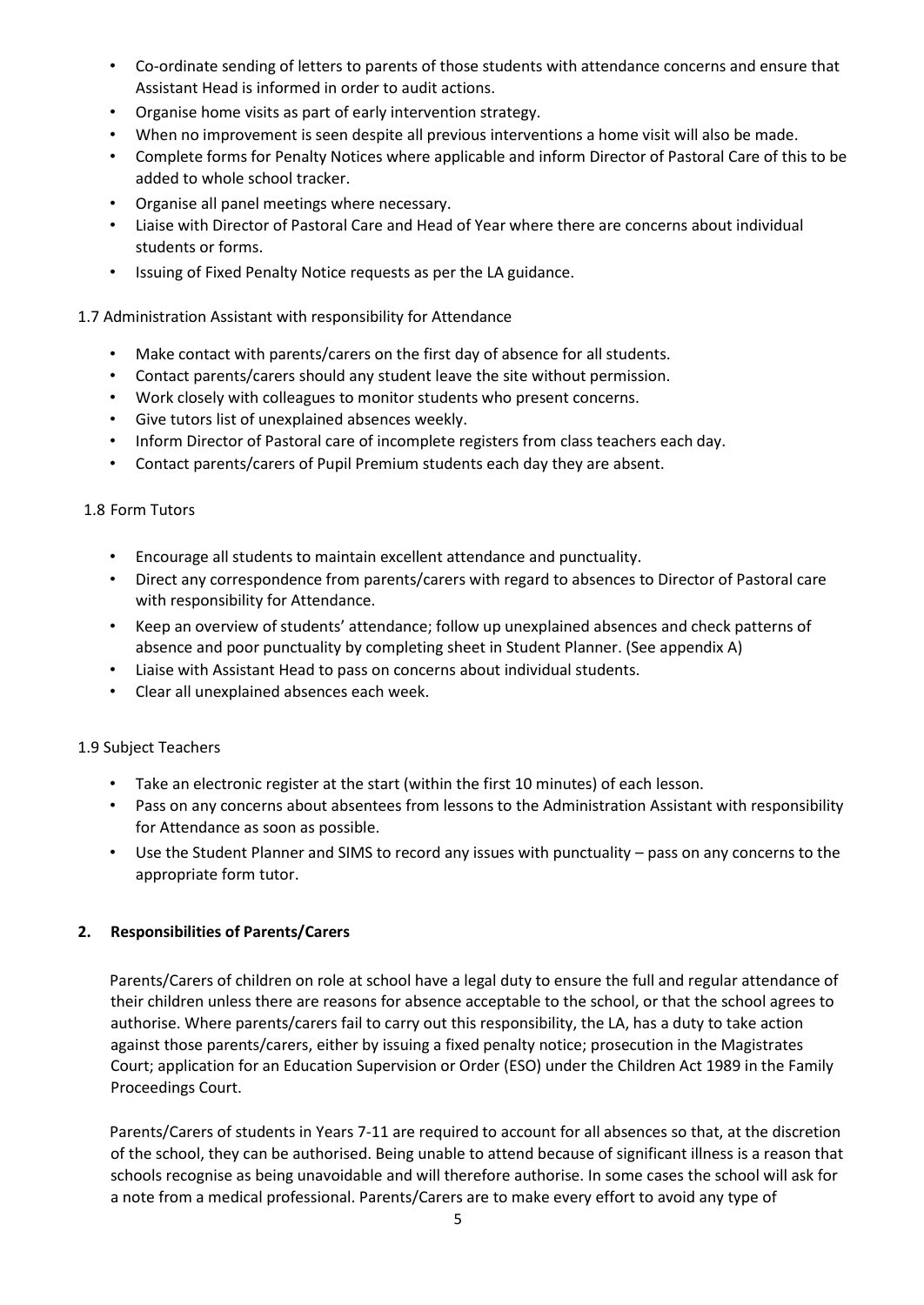appointment for students during school time. If an appointment is unavoidable, they are to provide a letter of explanation.

If it is necessary to ask for leave of absence, for instance on compassionate grounds, parents/carers should write to the Director of Pastoral Care. Parents/Carers should not make any arrangements to take family holidays during term time. The school is not able to authorise such absence on the grounds of cost or convenience.

Parents/Carers will be required to come into school to discuss cases of poor attendance or of lengthy absences through illness to discuss a strategy to secure appropriate attendance for their child.

Saint Gregory's expects parents/carers to support the school, take every opportunity to get involved in their child's education, form a positive relationship with school and acknowledge the importance of children receiving the same messages from both school and home.

There is a leaflet on the website with information of what you can do to help your child's attendance which outlines the importance of your child attending school and your role in supporting the school.

#### **Responsibilities for Implementation**

There is a whole school focus on improving attendance. Detailed below are the expectations and responsibilities of those involved.

#### **Governors**

- Ensure that the importance and value of good attendance is promoted to students and their parents/carers.
- Annually review the school's Attendance Policy and ensure the required resources are available to fully implement the policy.
- Ensure that the Registration Regulations, England, 2006 and other attendance related legislation is complied with.
- Agree school attendance targets and submit these to the Local Authority within the agreed timescale each year.
- Monitor the school's attendance and related issues through termly reporting at Governing Body Meetings.
- Ensure that there is a named senior manager to lead on attendance.
- Ensure that the school has clear systems to report, record and monitor the attendance of all students, including those who are educated off site.
- Ensure that there are procedures for collecting and analysing attendance data (especially of vulnerable groups) frequently to identify causes and patterns of absence.
- Ensure that data is understood and used to devise solutions and to evaluate the effectiveness of interventions.

#### **The Leadership Team**

- Actively promote the importance and value of good attendance to students and their parents/carers.
- Form positive relationships with students and parents/carers.
- Ensure that there is a whole school approach which reinforces good school attendance with good teaching and learning experiences that encourage all students to attend and to achieve.
- Monitor the implementation of the Attendance Policy and ensure that the policy is reviewed annually.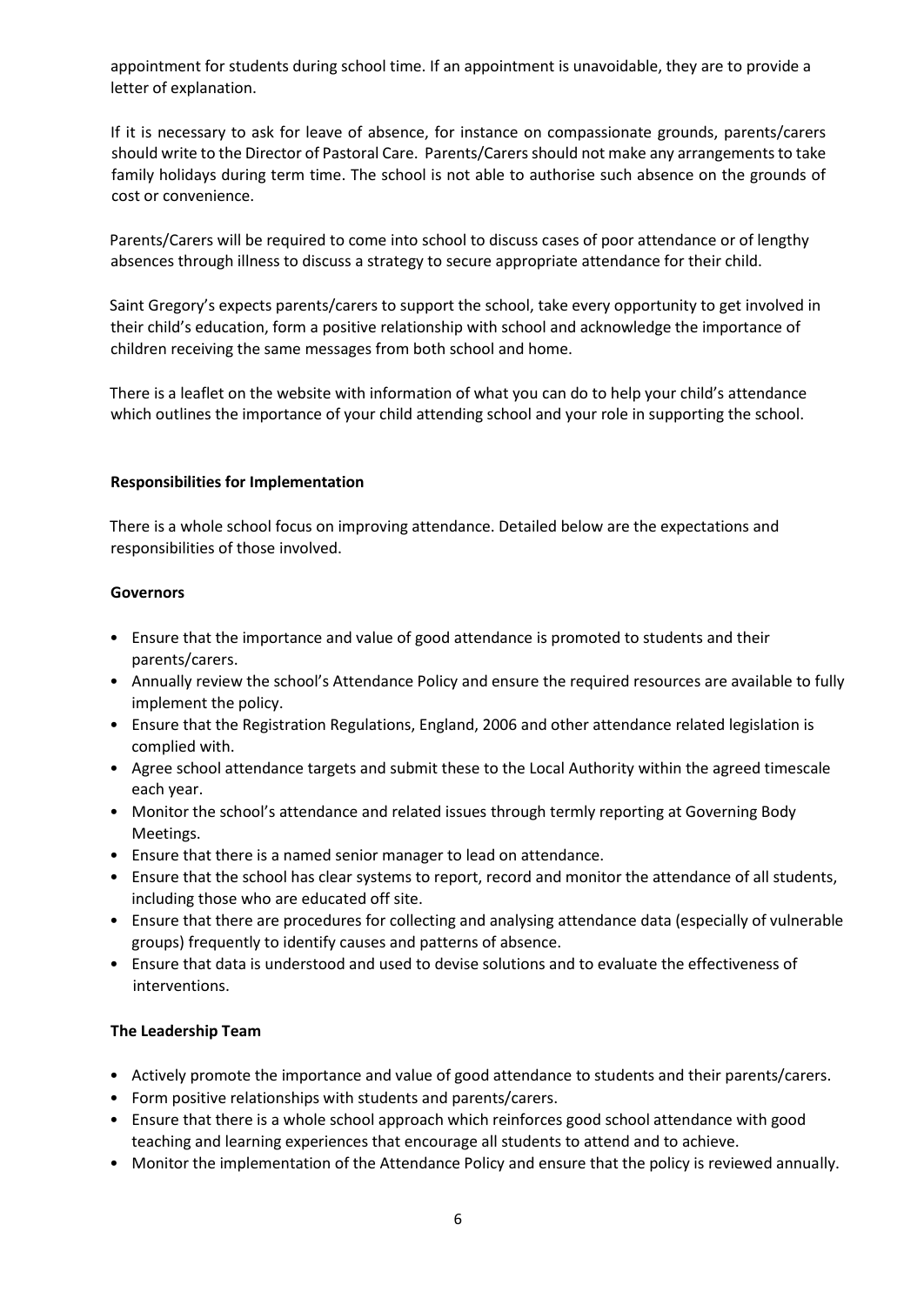- Ensure that all staff are aware of the Attendance Policy and adequately trained to address attendance issues.
- Ensure that the Registration Regulations, England, 2006 and other attendance related legislation is complied with.
- Ensure that there is a named senior manager to lead on attendance and allocate sufficient time and resource.
- Report the school's attendance and related issues through termly reporting to the Governing Body.
- Ensure that systems to report, record and monitor the attendance of all students, including those who are educated off site are implemented.
- Ensure that attendance data is collected and analysed frequently to identify causes and patterns of absence.
- Interpret the data to devise solutions and to evaluate the effectiveness of interventions.
- Develop a multi-agency response to improve attendance and support students and their families.
- Document interventions used to a standard required by the local authority should legal proceedings be instigated.
- Deletions from the attendance register follow LA guidelines on 'Children Missing Education' and 'Removing a pupil from the Attendance register'.
- The policy is reviewed and updated.

# **Family Support Officer/Director of Pastoral Care**

- Monitor the 90% (or less) attendance figures once a fortnight.
- Organise and attend Attendance Meetings when necessary.
- Interventions used are documented to a standard required by the local authority should legal proceedings be instigated.
- Students on fixed term exclusion are supported by the provision of work.
- Students with long term medical problems are identified and the necessary strategies are implemented.
- To prepare and send paperwork for Fixed Penalty Notices to the Local Authority.

#### **Director of Pastoral Care**

- Reports on attendance weekly.
- Monitors the 90% (or less) attendance figures once a fortnight.
- Maintains the register of students educated off‐site

#### **Heads of Year**

- Are aware of the attendance issues within their year group.
- Monitor the 90 ‐ 95% attendance figures once a fortnight.
- Encourage their tutor team to make phone calls or meet with parents/carers, when necessary, to improve attendance.
- Attend Attendance Planning Meetings when necessary.
- Ensure the subject of attendance has a high profile by mentioning in assemblies, form briefings and all meetings and rewarding high attendance.
- Students on fixed term exclusion are supported by the provision of work.
- Students with long term medical problems are identified and the necessary strategies are implemented.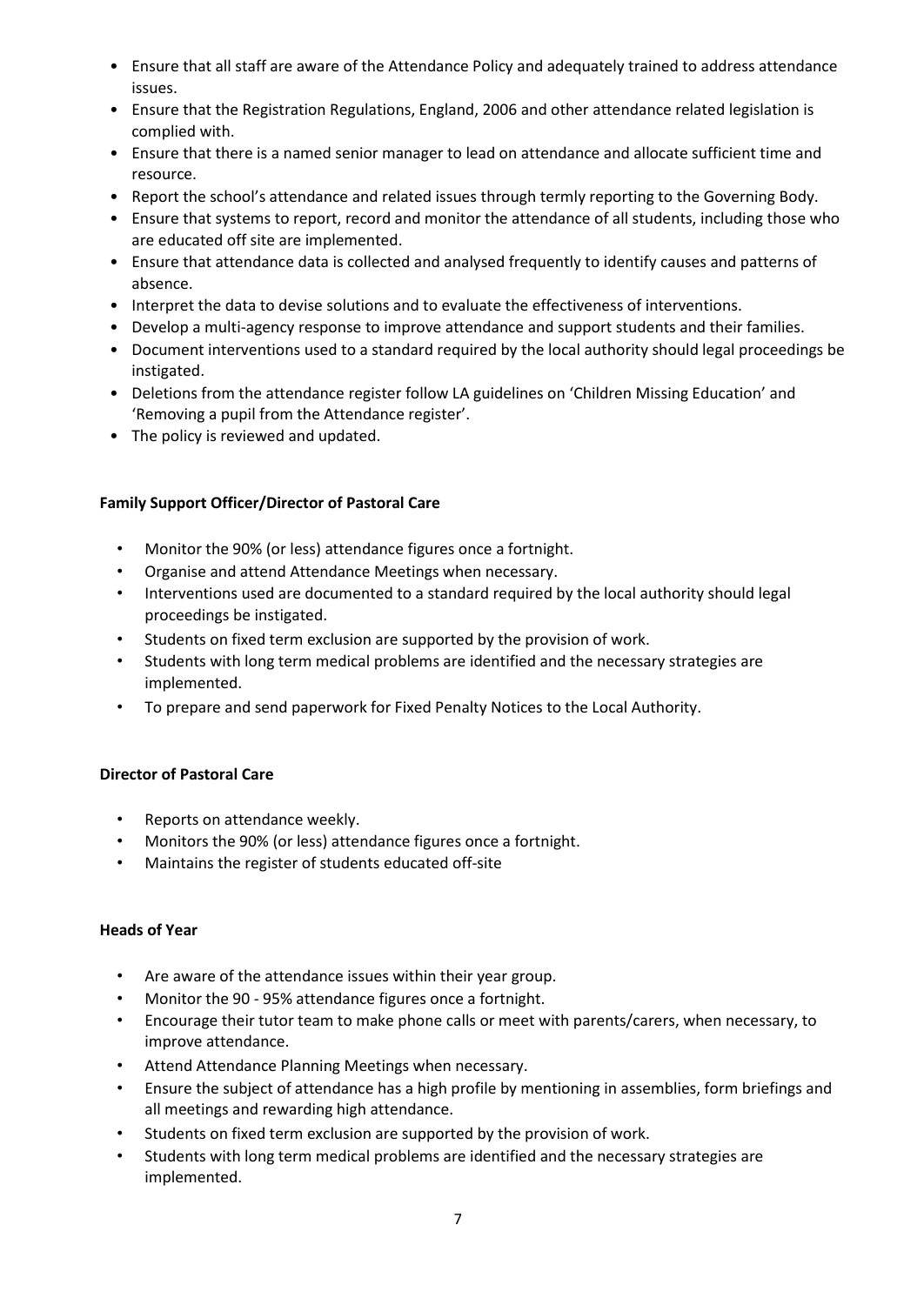# **Tutors**

- Monitor students whose attendance is 95 100%
- Take daily registers accurately for their tutor group within the agreed time frame.
- Are alerted to patterns of attendance during the school day and follow up any unexplained absence during the school day within two weeks of the mark being entered. This includes marks for both morning and afternoon registration.
- Contact parents/carers and intervene early on if they have concerns.
- Meet with parents/carers, should the need arise, to discuss attendance concerns.
- Comply with the Registration Regulations, England, 2006 and other attendance related legislation.

# **Teachers**

- Contribute to a whole school approach which reinforces good school attendance with good teaching and learning experiences that encourage all students to attend and to achieve.
- Register the class accurately, within the first ten minutes of a lesson.
- Inform the behaviour support team if a student is missing from their lesson.
- Inform the tutor if a student is missing from their lesson and liaise on the suitable follow up.

# **Administration Team**

- Ensure that Textcomms is used to contact parents/carers of students with unexplained absences at 10am each morning.
- First day absence calls are made home when absence continues to be unexplained.
- Check that all registers are completed for am/pm registration.
- Check that codes for absent children are entered correctly.
- Check registers for Lesson monitor are completed daily.
- Calls to parents/carers of Pupil Premium students who are absent are made on a daily basis.

# **6. Success Criteria for Policy**

The success of this policy will be measured by:

- reduced figures for authorised and unauthorised absence
- reduced numbers of students classified as Persistent Absentees
- a reduction in the gap between vulnerable groups and the rest of the cohort
- improved figures for overall attendance.

# **This Policy should be read in conjunction with:**

- Anti-Bullying Policy
- Behaviour for Excellence Policy
- Safeguarding Policy
- **SEND Policy**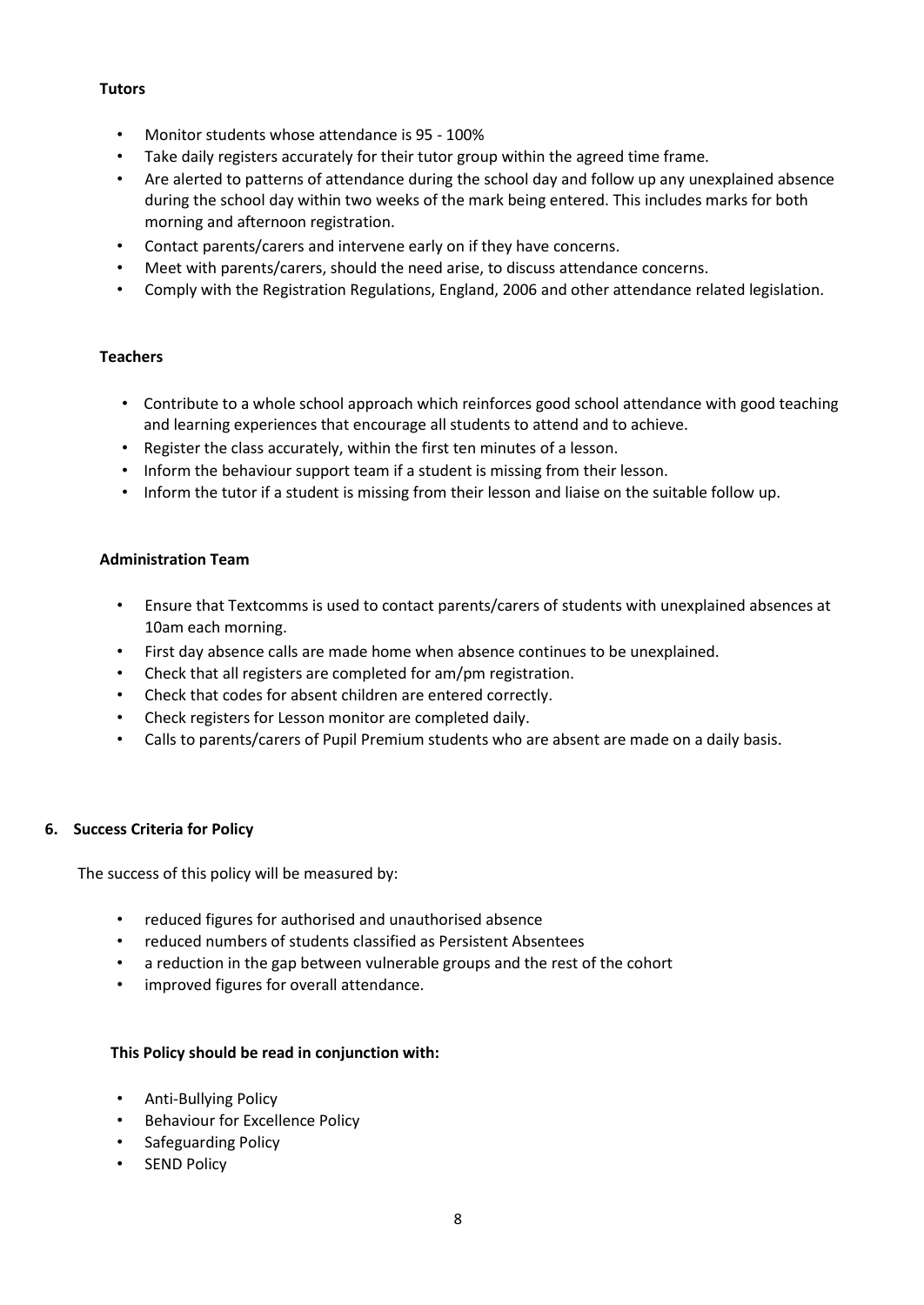#### **Student registration requirements**

There are four broad classifications in attendance registers:

**Present –** the student is on the premises at the time of registration.

**Approved Educational Activity –** the student is engaged in an approved, supervised activity off site, for example field trip, educational visit, sporting activity or work experience.

**Authorised Absence –** an absence authorised by the school which includes illness, medical appointments, bereavement or other circumstances where the school deems attendance to be inappropriate.

**Unauthorised Absence –** an absence where the student does not have good cause to be missing from school. Unauthorised absence can be defined in the following ways:

**Truancy** – this is action by students who fail to attend school when they should, including leaving the school premises after registration. It also includes action by parents/carers who initiate unauthorised absence by students or who collude with it. Shopping trips, day trips or absence to look after someone else would all constitute examples of unauthorised absence.

**School refusal** – this is chronic non-attendance over a period of time, usually an indicator of wider family, psychological or behavioural problems.

The school will aim to highlight and resolve any difficulties regarding a student's attendance as early as possible, using our rigorous monitoring and intervention procedures and pastoral support programmes to help solve any problems.

### **Attendance Procedures**

#### **Registration**

- Registers must be taken promptly at the start (within the first 10 minutes) of each lesson and during tutor time. Staff must contact the Administration Assistant with responsibility for attendance as soon as possible if there are any concerns about absentees.
- Anyone taking students out of school for any reason must supply the Administration Assistant with responsibility for Attendance with a list of names and email the list to the appropriate teaching and support staff.
- Staff must inform colleagues of any students taking part in events in school that require students to be off timetable.

#### **First Day Contact**

- Administration Assistant with responsibility for Attendance will organise first day contact, even when the reasons for absence are known. This will involve telephoning/texting/emailing all parents/carers when contact has not been made.
- There will be occasions when school staff visit homes when we have concerns about persistent or sporadic absence.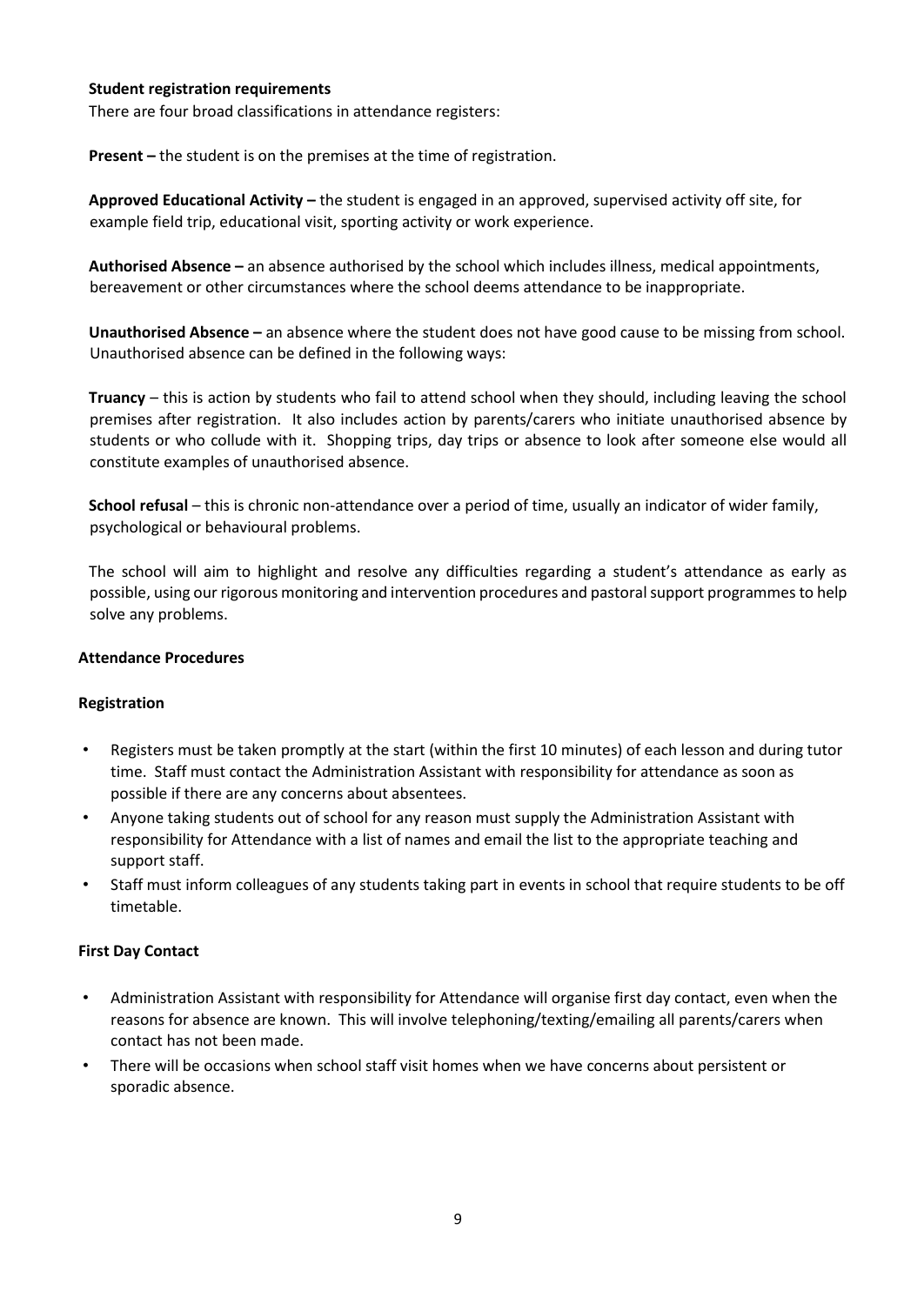#### **Outstanding Absences**

- Any outstanding or unexplained absence will be followed up by the Administration Assistant with responsibility for Attendance or Heads of Year via contact with parents/carers.
- Until contact is made the absence will remain unauthorised.

# **Exit/Entry to School during the Day**

- Students who need to leave during the school day must bring a letter from home and/or an appointment card. Students should bring the note from home to the administration assistant with responsibility for attendance.
- Students must sign out and sign back in at the front office on their return.
- We would encourage all appointments to be made after 3pm so as not to impact on your child's learning. This is stated on the website.

#### **Late arrivals**

Students who arrive after 8.45am are considered to be late to school and they will be expected to sign in at student reception until 9am. After this point students need to sign in to school with the Administration Assistant with responsibility for attendance.

All these procedures are very important as in the event of a fire drill it is vital there is an accurate record of who is on site at any time. It is equally important that all Saint Gregory's staff sign in and out using the electronic registration system located in reception.

#### **Attendance Concerns**

The Senior Leadership Team meet weekly and the first item on the agenda is attendance and punctuality concerns. During this meeting the attendance of all students will be tracked and the school's Attendance Intervention Protocol will be followed to ensure consistency across the whole school. The protocol has been developed around early intervention and constant communication with parents in order to maximise and maintain good attendance.

- **Medical Concerns and appointments –** We would encourage medical appointments to be made out of school hours at all times. If this is not possible we would encourage parents/carers to send their child to school both before and after their appointment.
- **Long term absence** students who are long term absentees, for whatever reason, often find the return to school problematic. There are both academic and social difficulties which students may need time to overcome. For some students this may involve a personalised re-integration programme. The programme will be devised by the appropriate member of staff and may include the use of a partial timetable, pastoral support from the behaviour support team, Head of Year or other member of staff. Parents/carers will be involved throughout the reintegration process and staff will be informed of the reintegration plan.
- **Leave of Absence Requests and Holiday Absence** From September 2013 government guidance states that **no absence should be authorised** in advance except as a result of 'exceptional circumstances'. Bereavement and life threatening illness are considered to be exceptional circumstances. Leave of absence forms can be downloaded from the school website or obtained from the school office. Where a parental request has been refused and parents/carers continue to take their child out of school this absence will be recorded as unauthorised. A form is available on the website for parents to complete and send to the Director of Pastoral Care for a decision to be made. Please note that unauthorised absence can result in a Fixed Penalty Notice being issued.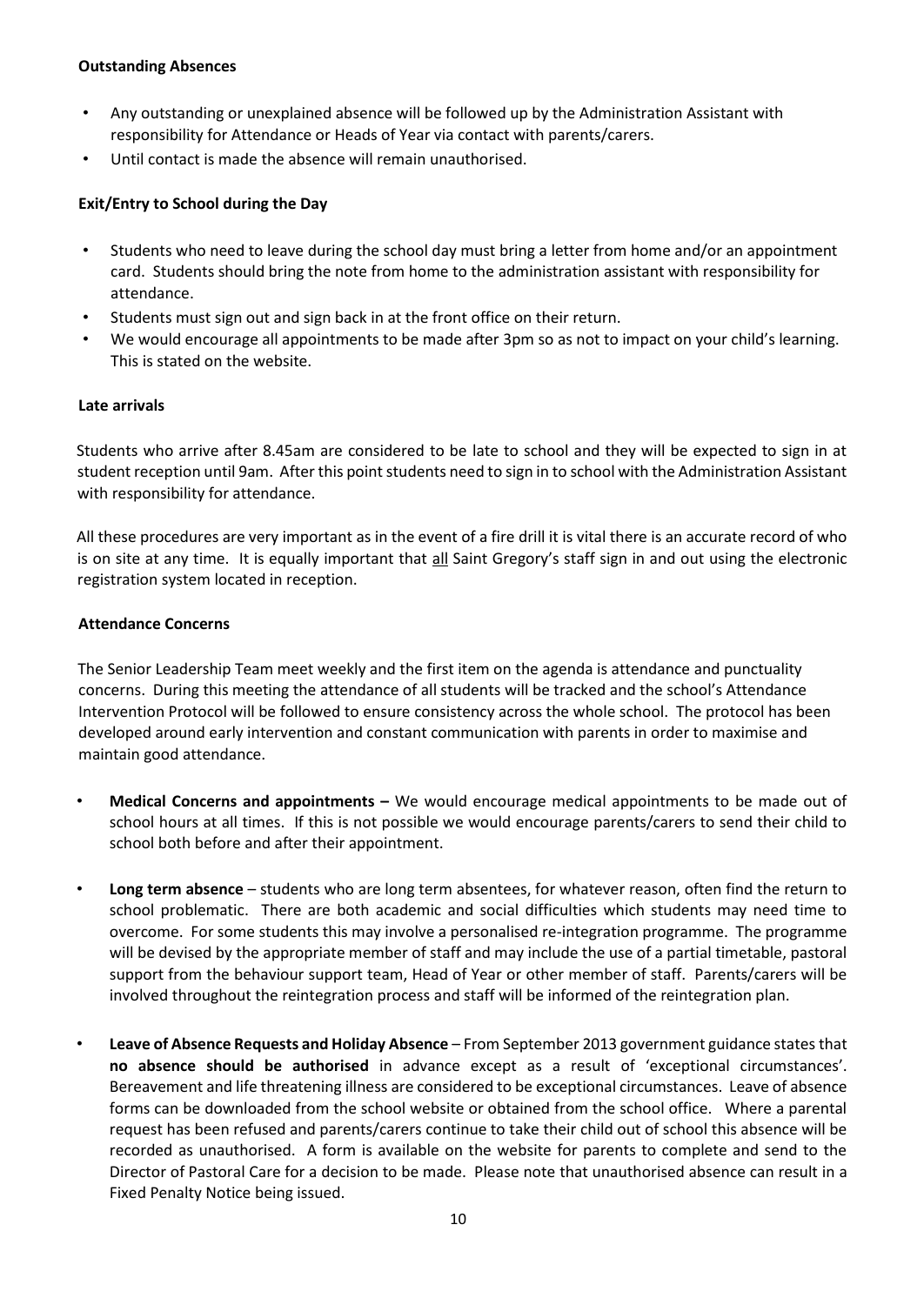#### **Rewards and Incentives**

Outstanding attendance is acknowledged and rewarded throughout the year in a variety of ways. Attendance is monitored weekly and students achieving above year group targets are recognised. We are also keen to acknowledge the support of parents/carers in working with us to maximise outcomes for our young people. Each term we have a rewards assembly where a reward such as a box of chocolates or ice lollies are given to the tutor group in each year with the best attendance. Students with 100% attendance within an academic year are celebrated with a badge for their lapel, a certificate sent home, their name on a noticeboard and are mentioned in the Name and Praise assembly. Parents are able to see their child's attendance by downloading the Schoolgateway app and can praise their children accordingly for excellent attendance.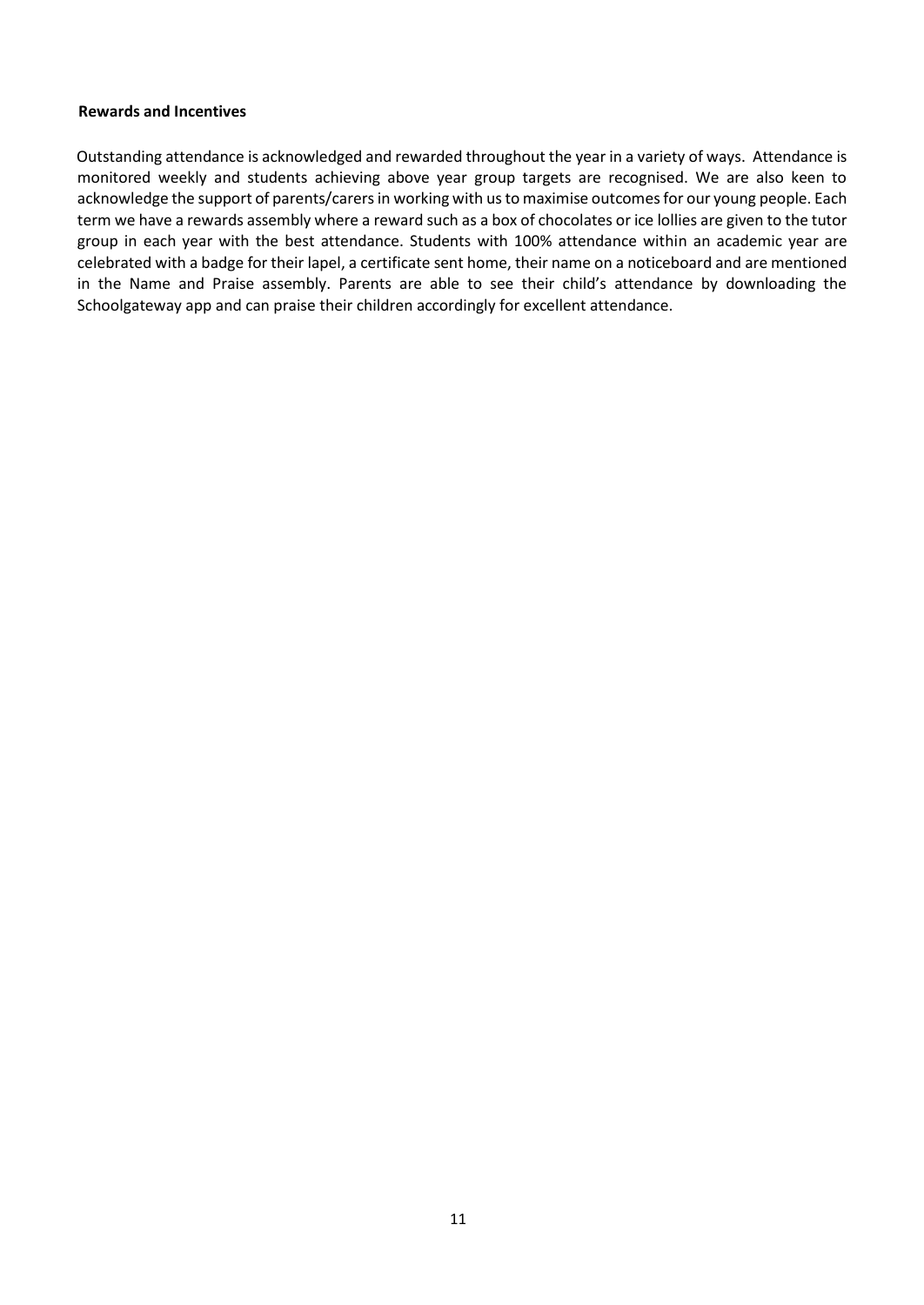# **Weekly attendance summary**

| Week ending          | % Attendance | <b>RAG</b> |
|----------------------|--------------|------------|
| 11/09/20             |              |            |
| 18/09/20             |              |            |
| 25/09/20             |              |            |
| 2/10/20              |              |            |
| 02/10/20             |              |            |
| 09/10/20             |              |            |
| 16/10/20             |              |            |
| 23/10/20             |              |            |
| <b>END OF TERM 3</b> |              |            |
| 06/11/20             |              |            |
| 13/11/20             |              |            |
| 20/11/20             |              |            |
| 27/11/20             |              |            |
| 04/12/20             |              |            |
| 11/12/20             |              |            |
| 18/12/20             |              |            |
| <b>END OF TERM 4</b> |              |            |

\_\_\_\_\_\_\_\_\_\_\_\_\_\_\_\_\_\_\_\_\_\_\_\_\_\_\_\_\_\_\_\_\_\_\_\_\_\_\_\_\_\_\_\_\_

Key: RAG Red: Below 94% Amber: 96-94% Green: 96%

End of term one attendance target\_\_\_\_\_\_\_\_\_\_\_\_\_\_\_\_\_

End of term two attendance target\_\_\_\_\_\_\_\_\_\_\_\_\_\_\_\_\_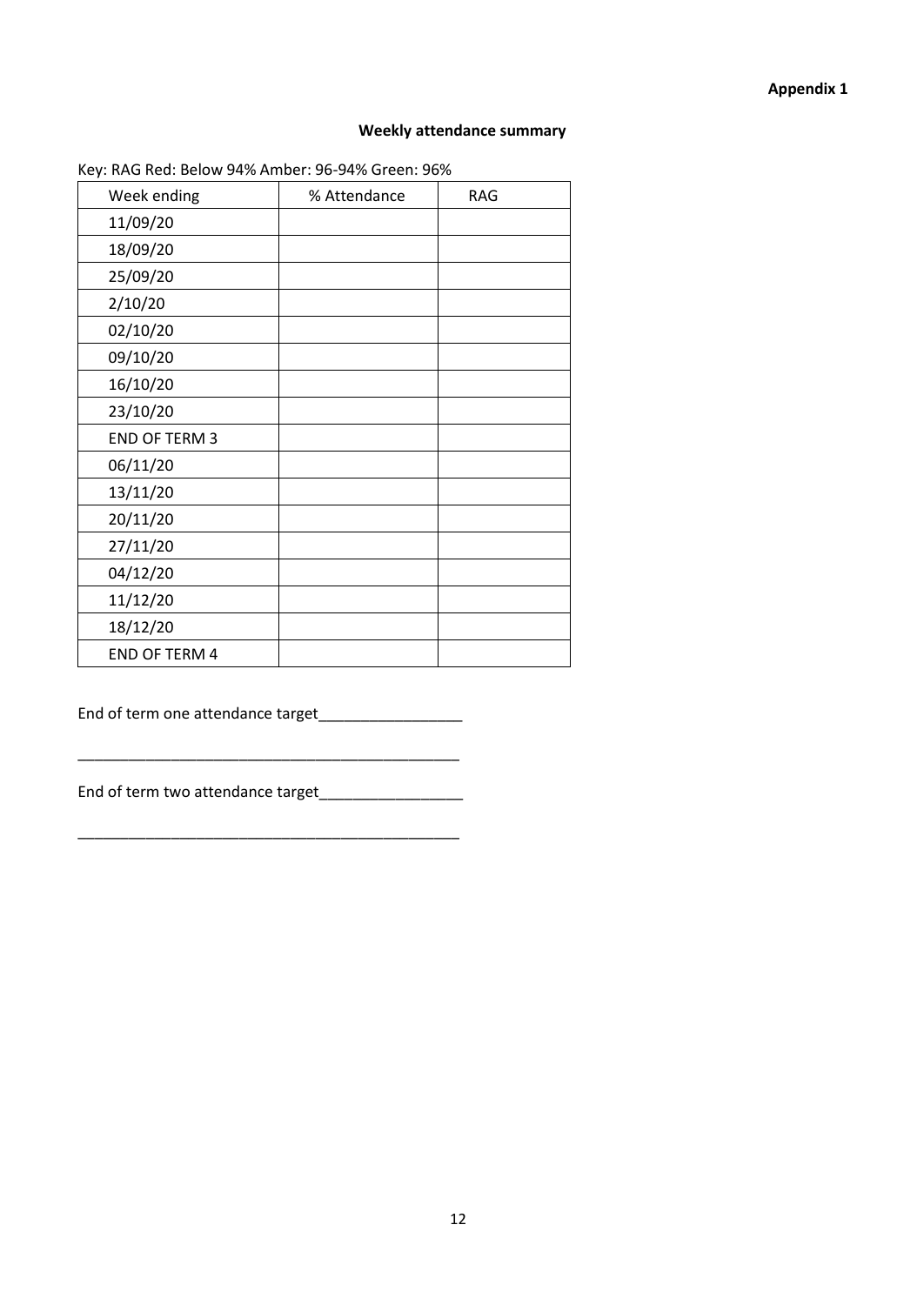# **Appendix 2**

#### **Escalation Procedures**

| <b>Attendance</b>                | <b>Procedures</b>                                                                                                                                                                                                                                                                                                                                                                                                                                                                                                                                                                                                                                                                                                                                                                                                                                                                                                                                                                                                                                                                                                                                                                                      |
|----------------------------------|--------------------------------------------------------------------------------------------------------------------------------------------------------------------------------------------------------------------------------------------------------------------------------------------------------------------------------------------------------------------------------------------------------------------------------------------------------------------------------------------------------------------------------------------------------------------------------------------------------------------------------------------------------------------------------------------------------------------------------------------------------------------------------------------------------------------------------------------------------------------------------------------------------------------------------------------------------------------------------------------------------------------------------------------------------------------------------------------------------------------------------------------------------------------------------------------------------|
| <b>Level</b>                     |                                                                                                                                                                                                                                                                                                                                                                                                                                                                                                                                                                                                                                                                                                                                                                                                                                                                                                                                                                                                                                                                                                                                                                                                        |
| Attendance<br>falls below<br>95% | Tutor to agree with the student and parent/carer targets for<br>improvement. This should be clearly communicated to parents/carers<br>through a letter and/or a telephone call.                                                                                                                                                                                                                                                                                                                                                                                                                                                                                                                                                                                                                                                                                                                                                                                                                                                                                                                                                                                                                        |
| Below 92%                        | Warning letter (one) and attendance leaflet if no medical reason is given or if<br>there are inconsistencies in attendance.                                                                                                                                                                                                                                                                                                                                                                                                                                                                                                                                                                                                                                                                                                                                                                                                                                                                                                                                                                                                                                                                            |
| Attendance<br>falls below<br>90% | Nature of and reason for absence established.<br><b>Attendance Meeting 1 (Attendance Officer)</b><br>Attendance Officer or member of the Pastoral Team to meet with student<br>and agree targets for improvement. Letter (two) sent home to<br>parents/carers by Attendance Officer. Improvement required within two<br>weeks or this will trigger Attendance Meeting with Parents/Carers.<br>In cases where parents/carers claim illness and there is doubt, evidence is<br>required, e.g. a doctor's note, a prescription dated for the day of absence. If<br>the absence is due to a recommendation from CAMHS, a letter from the<br>Clinical Psychologist or Consultant is needed.<br>Positive intervention from Assistant Head/FSA - Informal chat with the<br>student to see why they are not attending, appropriate personalised action<br>to take place as a result. Some examples include photocopying someone's<br>book if they are worried they are too far behind, the attendance at Breakfast<br>Club to encourage them to wake up earlier and to give them mentoring<br>sessions with a teacher to improve their morale.<br>Informal plan put into place to support these interventions. |
| Attendance<br>falls below<br>85% | <b>Attendance Meeting 2 (Attendance Officer)</b><br>Attendance Officer to meet with student and parent/carer. Letter (three)<br>sent home warning of Fixed Penalty Notice. The letter will be sent even if the<br>parents are absent from the meeting.<br>Formal attendance plan put into place and shared with parents/carers.                                                                                                                                                                                                                                                                                                                                                                                                                                                                                                                                                                                                                                                                                                                                                                                                                                                                        |
|                                  | Prosecution Notice may be issued.                                                                                                                                                                                                                                                                                                                                                                                                                                                                                                                                                                                                                                                                                                                                                                                                                                                                                                                                                                                                                                                                                                                                                                      |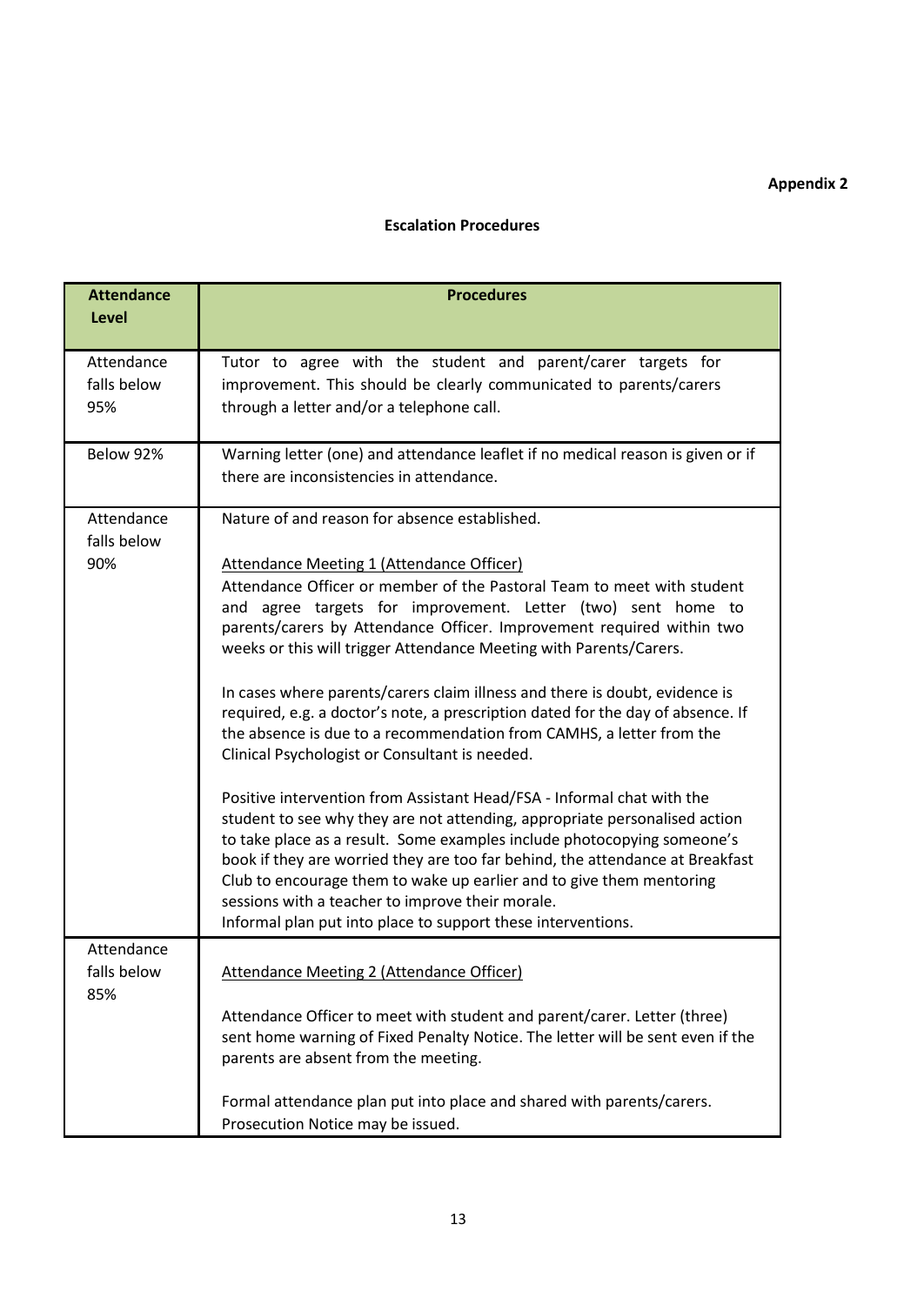| Attendance | Prosecution Notice issued.                                                      |
|------------|---------------------------------------------------------------------------------|
| remains    | Letter sent warning that unless attendance improves there is the possibility of |
| below 85%  | prosecution.                                                                    |
|            |                                                                                 |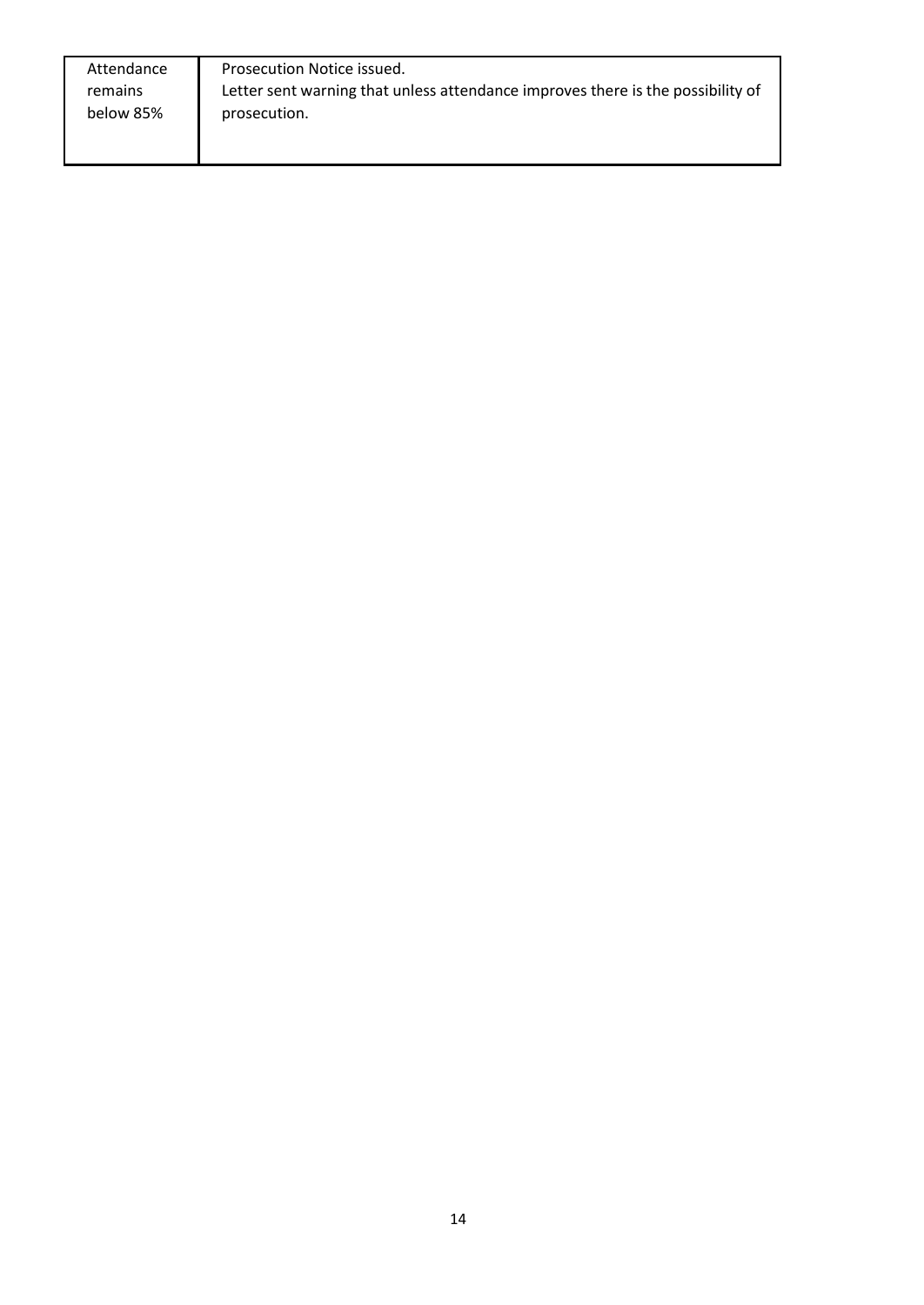#### **Categories of Absence**

Only the following codings may be used in the registers

| Γ           | Present (AM)                                 |
|-------------|----------------------------------------------|
| V.          | Present (PM)                                 |
|             | Other activity or location (add note)        |
| B           | Educated off site (not Dual reg.)            |
| $\mathbf C$ | Other authorised circumstances               |
| D           | Dual registration (attending other estab.)   |
| Ξ           | Excluded (no alternative provision made)     |
| G.          | Family holiday (not agreed ordays in excess) |
| H           | Family holiday (agreed)                      |
| T           | Illness (not med/dental appointments)        |
| J.          | Interview                                    |
|             | In isolation room                            |
| L           | Late (before registers closed)               |
| M           | Medical / Dental appointments                |
| N           | No reason yet provided for absence           |
| $\circ$     | Unauthorised Abs (not covered by other code) |
| Р           | Approved sporting activity                   |
|             | In examination                               |
| R.          | Religious observance                         |
| S.          | Study leave                                  |
| T           | Traveller absence                            |
| U           | Late (after registers closed)                |
| v           | Educational visit or trip                    |
| W.          | Work experience                              |
| X           | Non-compulsory school age absence            |

### **Support Systems**

Saint Gregory's recognises that poor attendance is often an indication of difficulties in a child's life. This may be related to problems at home and or in school. Parents/carers should make school aware of any difficulties or changes in circumstances that may affect their child's attendance and or behaviour in school, for example, bereavement, divorce/separation, incidents of domestic abuse. This will help the school identify any additional support that may be required.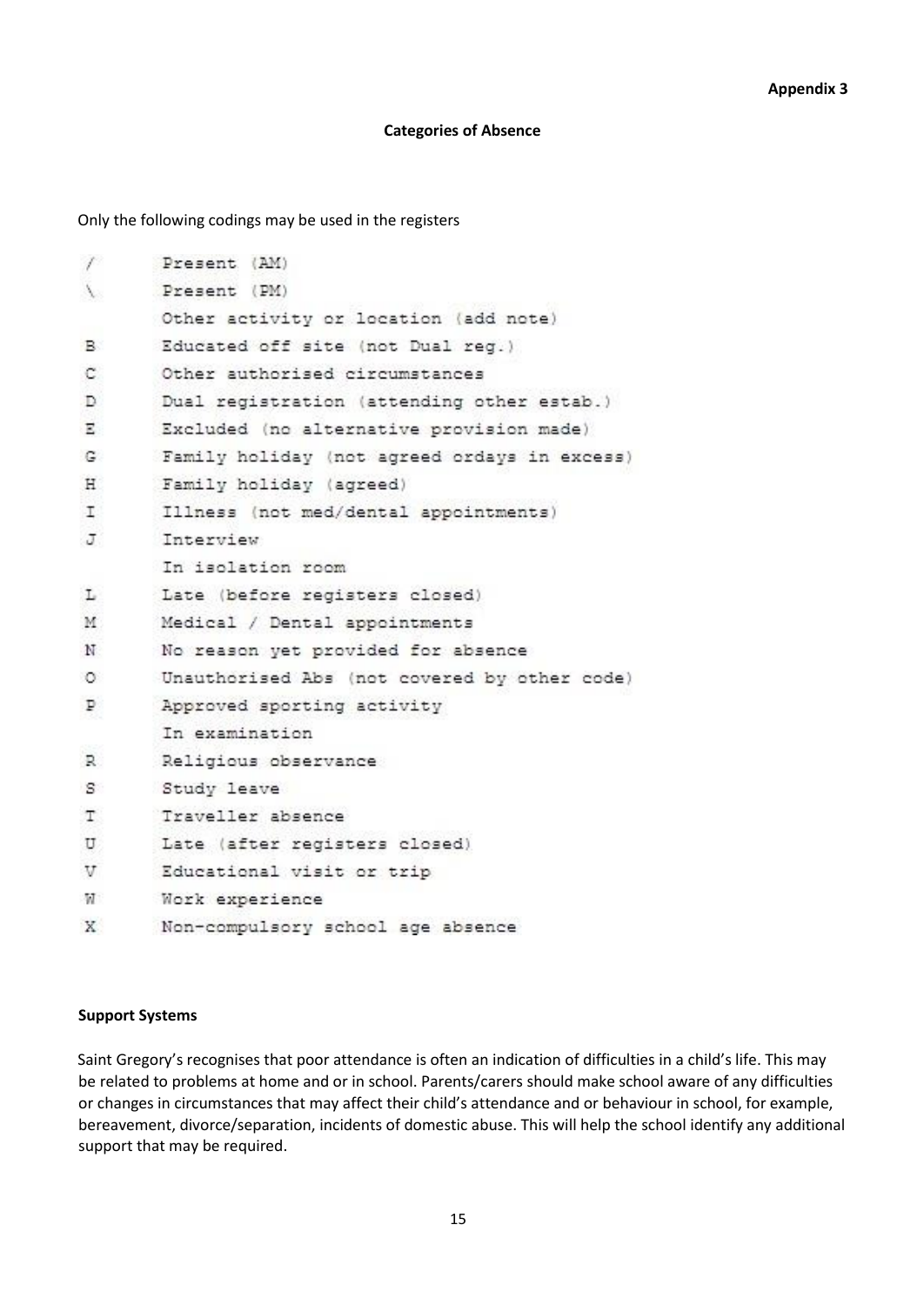Saint Gregory's also recognises that some students are more likely to require additional support to attain good attendance, for example, those students with special educational needs, those with physical or mental health needs, migrant and refugee students and looked after children.

The school will implement a range of strategies to support improved attendance. Strategies used will include:

- Discussion with parents/carers and students
- Attendance panels
- Parenting contracts
- Attendance report cards
- Referrals to support agencies
- Learning mentors
- Student Voice Activities
- Friendship groups
- Reward systems
- Time limited part time timetables
- Additional learning support
- Behaviour support
- Inclusion units
- Reintegration support packages

Support offered to families will be child centred and planned in discussion and agreement with parents/carers and students.

Where parents/carers fail or refuse to engage with the support offered and further unauthorised absence occurs, Saint Gregory's will refer the case to the local authority attendance team for possible use of legal sanctions.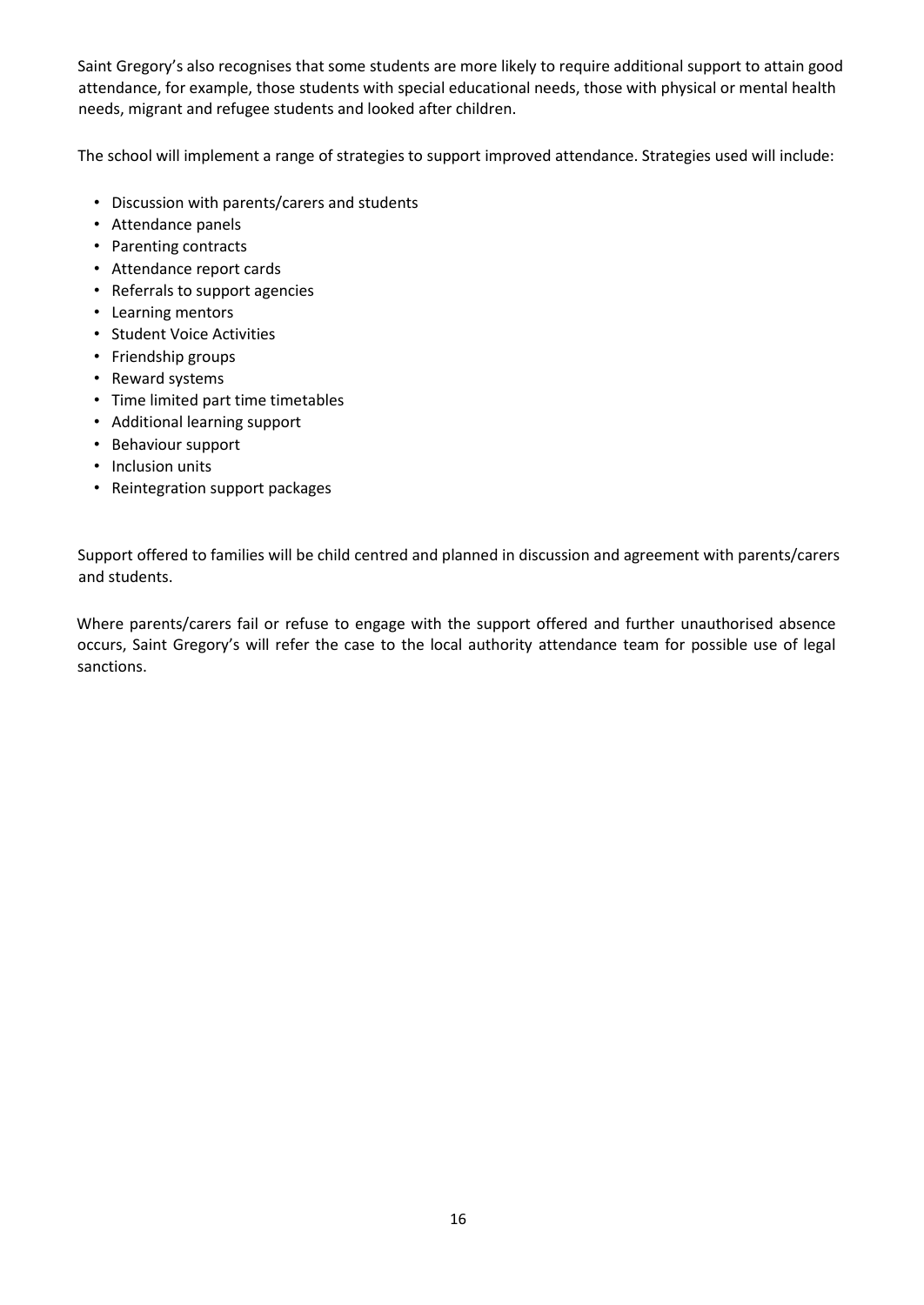#### **Prosecution**

Where intervention fails to bring about an improvement in attendance, the Local Authority will be notified and legal action in the Magistrates' Court may be taken. The school will provide the Local Authority with evidence required for a prosecution under Section 444 of the Education Act 1996 and will appear as a prosecution witness if required by the court. This is to ensure that parents realise their own responsibilities in ensuring attendance at school and most importantly about returning children to education.

Section 444 of the Education Act 1996 states that if a parent fails to ensure the regular school attendance of their child if he/she is a registered student at a school and is of compulsory school age, then they are guilty of an offence.

A parent found guilty of this offence can be fined up to £2,500 and or be imprisoned for a period of three months.

Alternatives to Section 444 prosecution are Parenting Contracts, Penalty Notices or an Education Supervision Order.

#### **Parenting Contracts**

(Anti-Social Behaviour Act 2003) A Parenting contract is a voluntary agreement between school and the parent; it can also be extended to include the child and any other agencies offering support to resolve any difficulties leading to improved attendance.

The contract will outline attendance targets and will detail agreed actions that will help to achieve the target. The contract will be reviewed regularly.

The contract can be used as evidence in a prosecution should parents fail to carry out agreed actions.

#### **Penalty Notices**

(Anti-Social Behaviour Act 2003) Penalty Notices will be considered when:

- A student is absent from school for the purpose of a holiday in term time and the absence has not been authorised by the school.
- A student has accumulated at least ten sessions of unauthorised absence and further unauthorised absence has occurred following written warning to improve.

A Penalty Notice gives the parent/carer the opportunity to discharge themselves of their legal responsibility if a £60 fine is paid within 21 days or £120 if paid within 28 days of the date the Notice was issued. If payment is not made within this timeframe parents may be prosecuted in the Criminal Court where on conviction they may be fined up to £1,000.

Failure to pay the Penalty Notice may result in a prosecution under Section 444 of the Education Act 1996.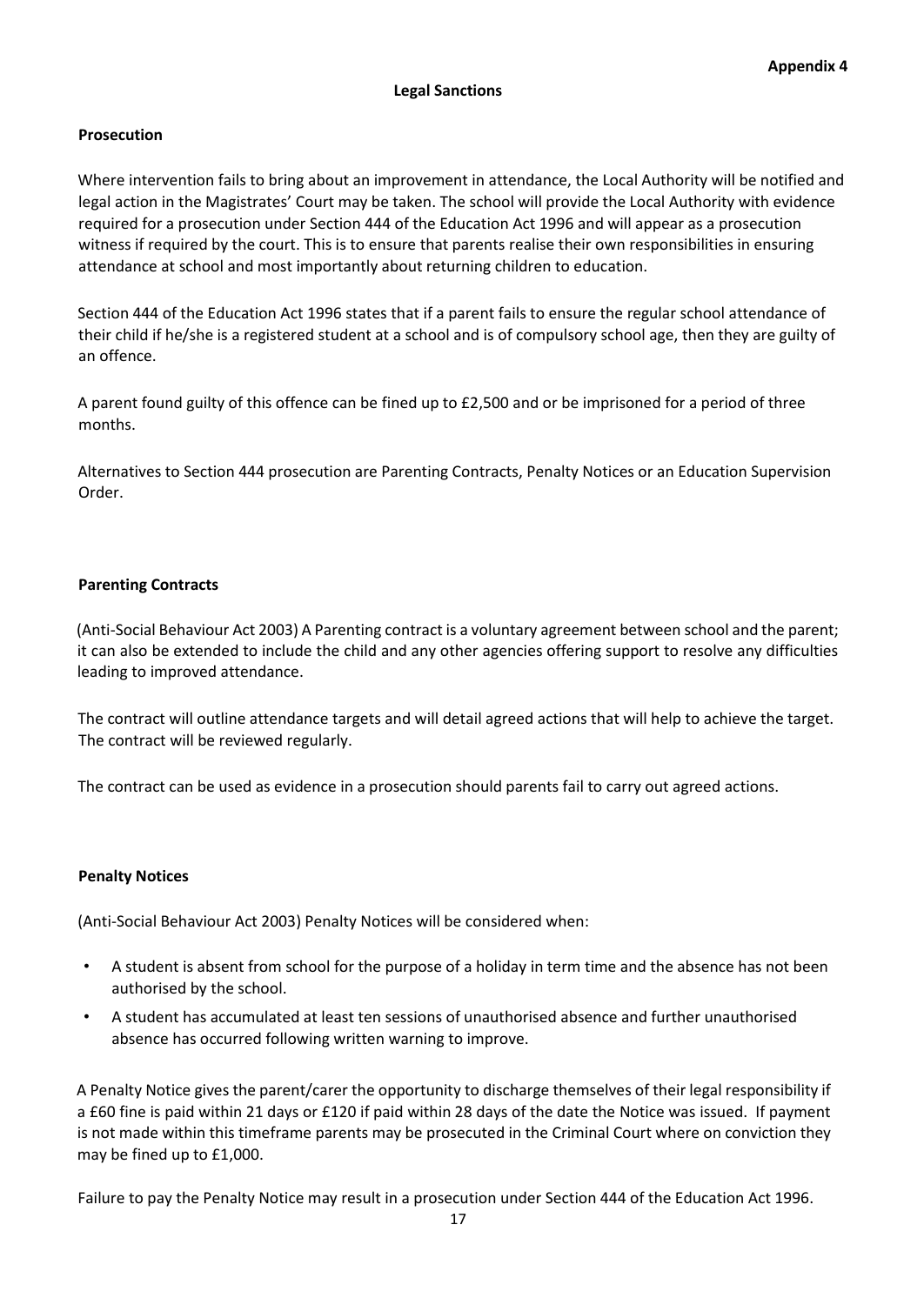# **Attendance Handbook for Tutors**

#### **The Role of the Tutor**

The tutor has a responsibility to ensure that there is good attendance from all in the tutor group. It is the tutor who is most likely to know why a student is absent and of any welfare concerns. Registers are legal documents and must be accurate.

### **School Procedures Registration**

In order to learn and make good progress at school, students must attend regularly. In addition, schools have a duty of care and to ensure students are safe. It is therefore essential an accurate record of attendance be maintained at all times. It should be clear to parents/carers that attendance above 95% is what is required of all students. This should be communicated to students through tutors.

Formal registration will take place electronically twice daily, within tutor groups at 8.50am ‐ 9.00am and at the start of lesson 5 (1.30pm). If a student is not present at this point they should be marked absent.

Tutors must be able to account for students who are not present and explain where they are. The school office will assist in this by texting parents/carers on each day of absence.

The Data Manager will provide tutors with a list of students whose attendance is between 90‐95% each week. Parents/carers of students whose absence is between 90‐95% should be contacted by the tutor to establish the reason for the absence (if there has been no communication from the school office or from parents directly to the tutor). If there is no improvement following the telephone call, or if attendance gets worse, then the child should be referred to the Head of Year.

If attendance is poor because of illness, the tutor should request a doctor's letter if the complaint is ongoing. Alternatively, a dated prescription (showing attendance at a doctor's surgery) or an appointment card stamped by a receptionist of a GP practice will suffice as evidence that a child attended an appointment with a medical practitioner. An appointment with the school nurse should be made if there are any health concerns affecting attendance. This can be arranged through the school office or by a Head of Year.

The aim is that attendance across the school should improve and tutors should be able to give an account of the absences for the students in their tutor group. Systems to support the tracking of attendance for tutors are in place. The Attendance Administrator will send a text to parents/carers on each day of absence. Reasons for absence which are telephoned through to the school office will be added into the register. This avoids unnecessary bureaucracy of telephone calls being repeated. However there may be a need to ask parents/carers about absences and this is the role of the tutor who may need to make a telephone call to clarify the reasons for absence.

#### **Heads of Year**

Lists of unexplained absences will be issued to Heads of Year weekly of students with 85‐90% attendance. Heads of Year should check on SIMS to see if any absences are authorised and whether there are circumstances which can explain absences. Unexplained absences will need to be checked with the attendance officer, tutors and the office staff. If no satisfactory explanation can be established then the Head of Year should contact home.

If the absences are due to an unauthorised holiday the Attendance Officer will issue a Fixed Penalty Notice.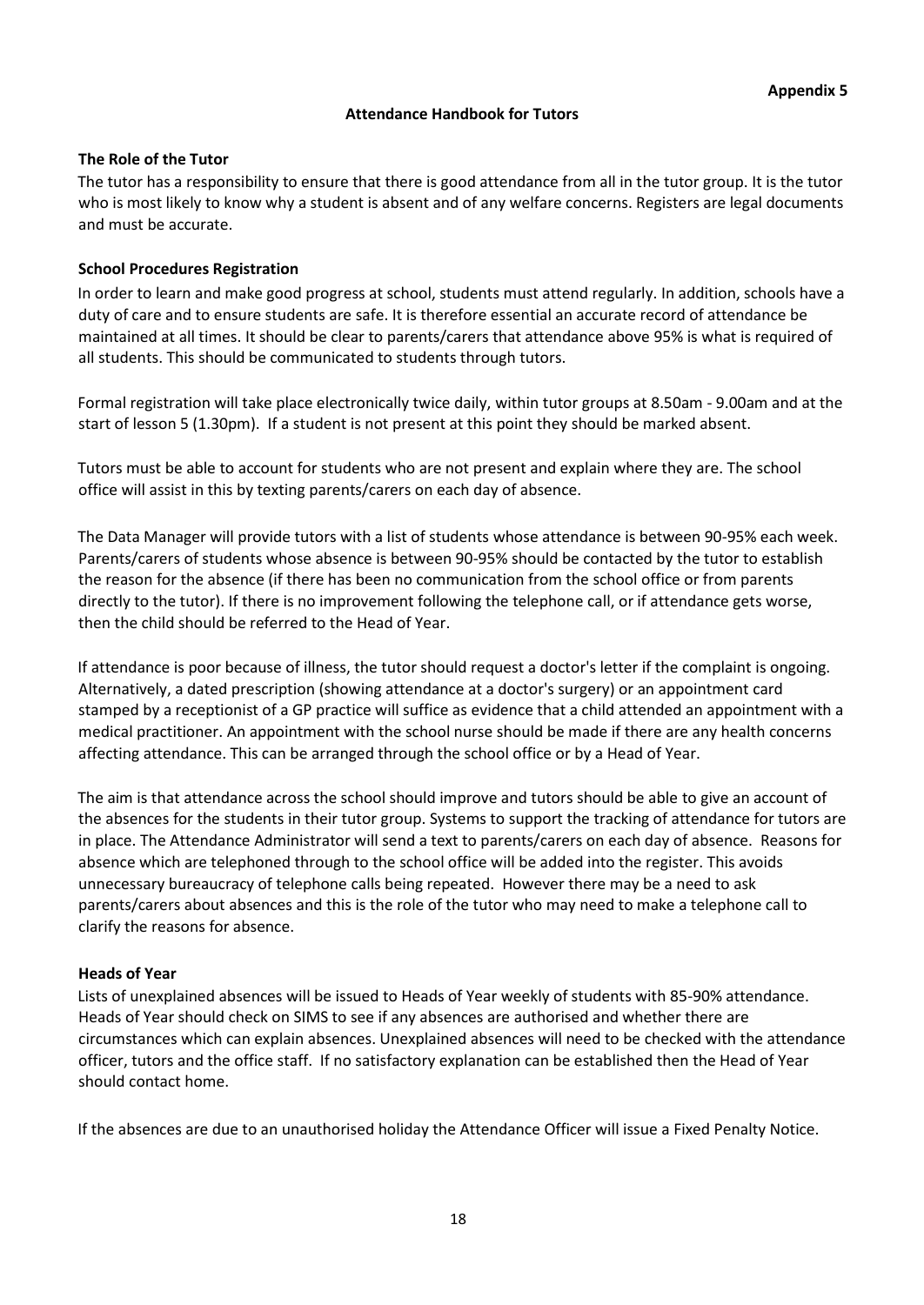If the absences are arising out of illnesses an Attendance Meeting must be arranged with agreed timeframes and thresholds for improvement.

If the absences are due to a medical condition then absences must be supported by a letter from the student's consultant or CAMHS psychologist. (The LEA will no longer accept a GP letter for protracted illness, and for HERS to be authorised.)

Heads of Year will meet with the Assistant Headteacher (Pastoral) fortnightly to analyse attendance and agree any actions.

### **Attendance Officer**

The Data Manager will provide the Attendance Officer with a list of students whose attendance is below 85%. They will also provide a breakdown of the attendance of vulnerable groups of students in the school.

The Attendance Officer will liaise with Heads of Year and the Attendance Administrator to establish whether the absences are genuine. Where absence has arisen because of unauthorised holiday the parents will receive from the Local Authority a Fixed Penalty Notice. The Attendance Officer will prepare the paperwork for this.

If a home visit is required the Attendance Officer will arrange this. Students educated through HERS will be overseen by the Attendance Officer.

The attendance of these students will be discussed at a fortnightly meeting of the Heads of Year and Director of Pastoral Care.

# **Absence codes**

A single set of absence codes is used throughout the school. They are on SIMS for easy reference and the right coding must be used for both absent and present codings. The codes used are those contained in the guidance notes for schools published by the Department for Education. The use of a consistent set of codes will allow comparison and analysis of data, particularly analysis of reasons for absence and not just analysis of whether absence is unauthorised or authorised.

#### **Confirmation of absence**

Parents/carers should confirm reasons for absence by note and/or telephone call either before or on the day of absence before 9.30am by the Attendance Administrator. If no such confirmation is received a text message will be sent requesting authorisation. Until the absence has been confirmed the absence will be considered unauthorised by the school. Initially both the office staff and tutors will be responsible for obtaining confirmation of a student's absence. Tutors are responsible for following up unexplained absences and entering appropriate codes for both morning and afternoon registration. This must be done within two weeks of the unexplained absence code being entered.

Welfare concerns should be shared with Heads of Year and the school's Family Support Officer, particularly issues affecting attendance and progress.

#### **Tutors and Punctuality**

It is the role of the tutor to promote and encourage punctuality. This is a requirement of all employers and as such forms part of the references which are written in Years 11, 12 and 13. Poor punctuality should, in the first instance, be recorded by the tutor.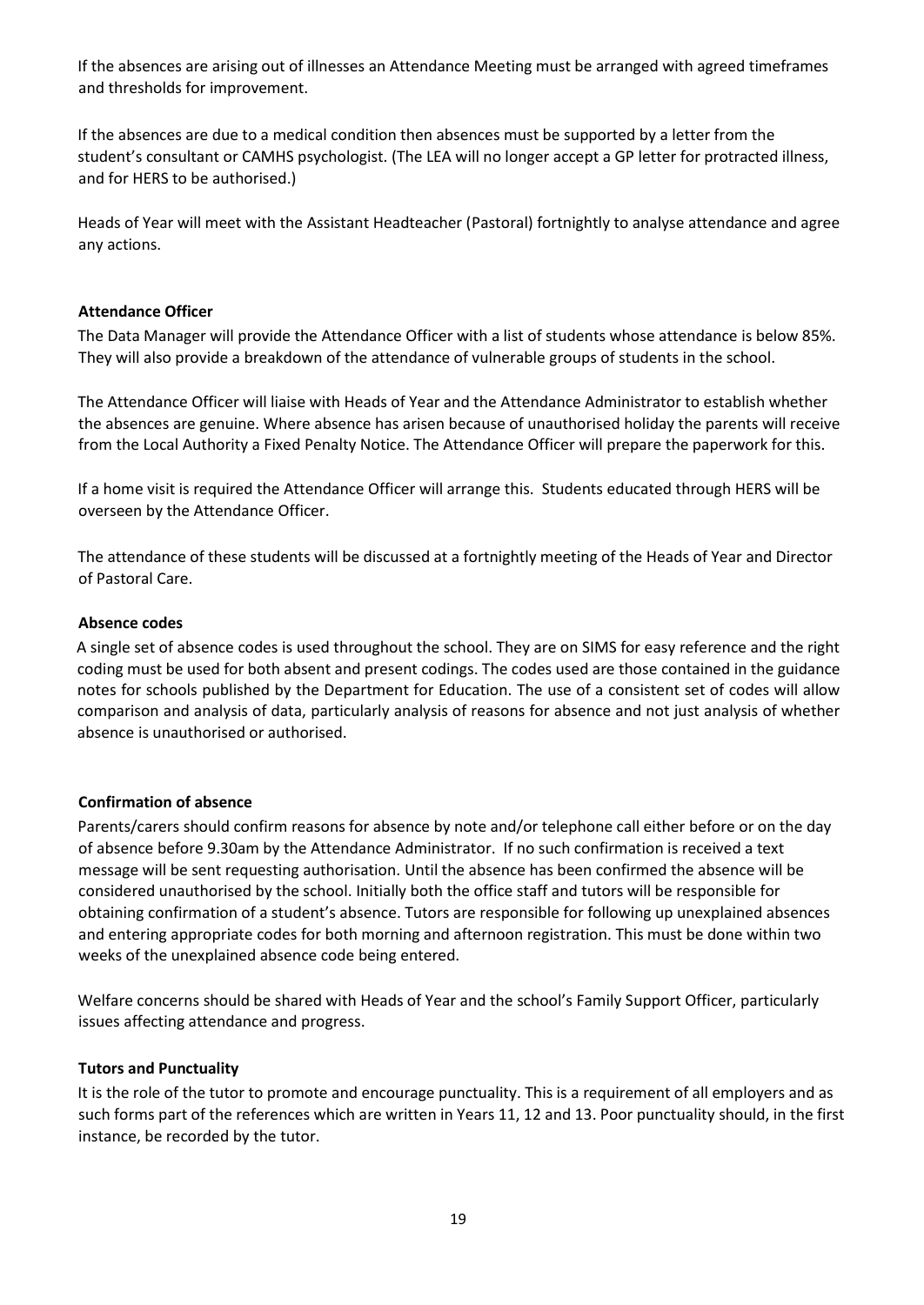Students arriving after 8.45am without a good reason should be given a warning (C1). Should they be late again within the term they will receive a lunchtime detention (C2). It is the tutor's responsibility to issue these C2s.

Nonetheless there are students who arrive after 9.05am. These students must sign in at the main reception. Any students who are late more than once without good reason will receive a C2 detention. This should be issued by the Tutor.

Students who need to leave school during the school day must have a written request from their parent or carer. If this is not in the planner they cannot leave the school. Students arriving or leaving during the school day must sign in and out as appropriate at the main office of the school.

# **Requests for Absence**

It must be explained to tutor groups that all requests for authorised absence (i.e. planned absences) must be made in writing/email to the Director of Pastoral Care who is in charge of attendance. It must also be made clear that schools can no longer authorise absences unless there are exceptional circumstances. This does not include holidays during term time. Examinations and sporting events which children are participating in will be authorised.

When the letter/email comes in from parents or carers, the Director of Pastoral Care will respond and copy the Attendance Administrator, Tutor and Head of Year into all correspondence. The Attendance Administrator will enter the correct coding for the day in advance of the absence if approved.

If the absence is not approved and parents or carers take a child out of school, the matter must be referred to the Attendance Officer immediately. If a child is taken out of school with no prior request, and the tutor knows from other children that it is an unauthorised holiday, the attendance officer should be notified immediately.

If a child is kept at home for social reasons the absence is unauthorised.

#### **Holidays During term time**

Only the school can authorise an absence. Parents/carers must ask permission to take their children out of school. Holidays during term time will not, as a matter of course, be authorised by the school. The school calendar is published well in advance to give parents as much notice as possible of holiday dates. The school holidays are generous and the school will not grant permission for holidays because flights are cheaper during term time. If parents/carers take children on holiday when the school has not given permission, the school will ask the Local Authority to issue fixed penalty notices.

Requests should be made in writing to the Director of Pastoral Care who will make a judgement on the merits of each individual case. The most important consideration will be the effect that such an absence would have on the child's education. Saint Gregory's is committed to securing high rates of attendance and operates the following procedure:

- Parents / carers who take their children on holiday without the absence being authorised by the school will receive a written warning that legal action may be taken if there are further unauthorised absences;
- If parents/carers take their children on holiday (five consecutive days) without the absence being authorised, the school will issue a Penalty Notice;
- In some circumstances, a Penalty Notice may be issued in respect of a first unauthorised absence; where a child would miss an exam or test for example;
- If students have poor attendance, parents will be required to be present at an Attendance Meeting. At this meeting an Action Plan will be drawn up and agreed upon by the parents/carers, school and student.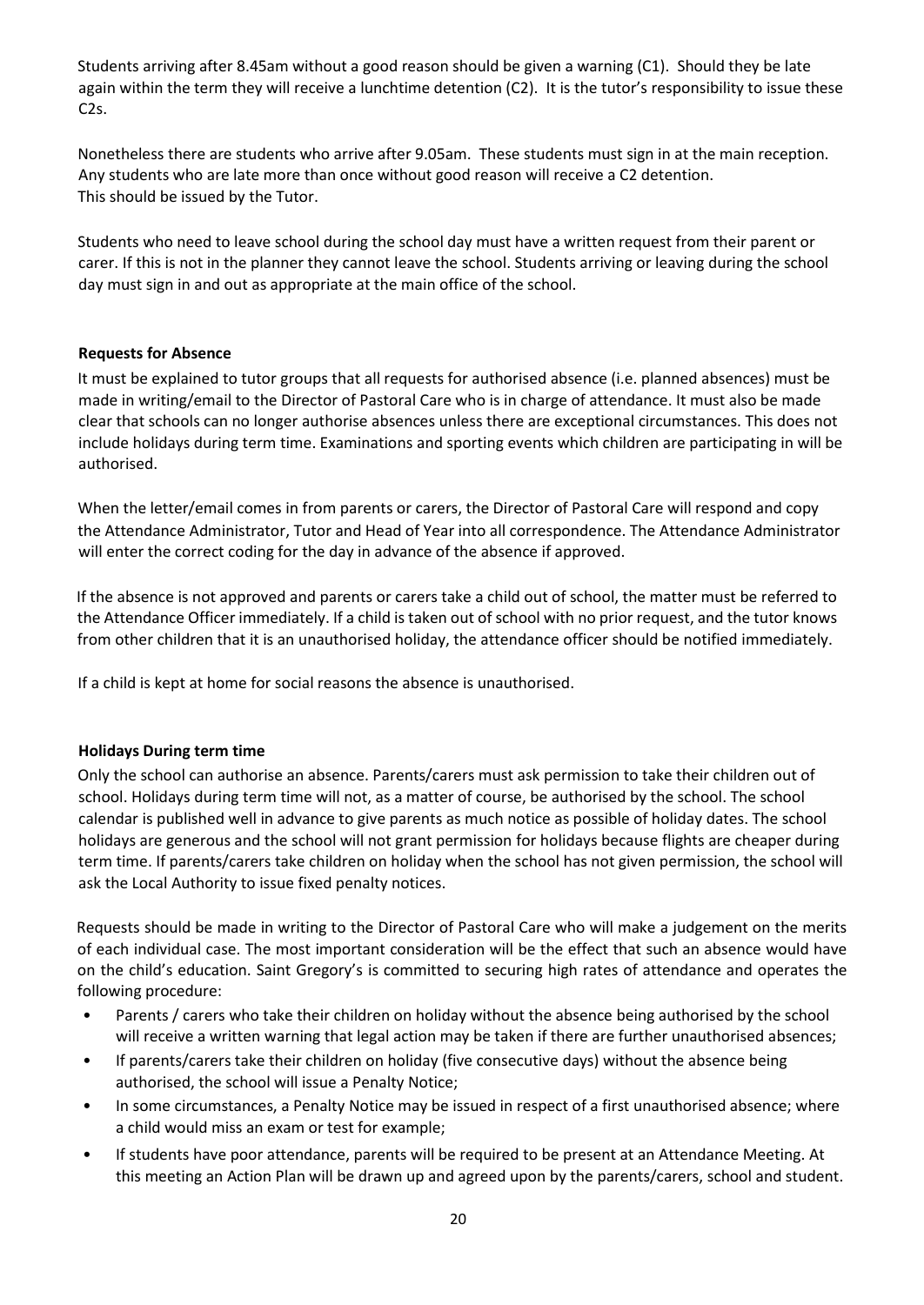• Parents/carers will be reminded of the effect that absence can have on a student's potential achievement.

# **Reporting attendance and punctuality to students and parents/carers**

Attendance figures will be issued to all students and parents/carers as part of the progress reports, which are an intrinsic part of the school's reporting systems. These will be sent home via the students for parents/carers to read and discuss. This information will also be available electronically.

The tutor should, in the first instance, deal with parental queries regarding the attendance data. Time will be set aside for tutors to discuss aspects of the previous term's progress with students on an individual basis. Letters will be sent home praising students with good attendance records.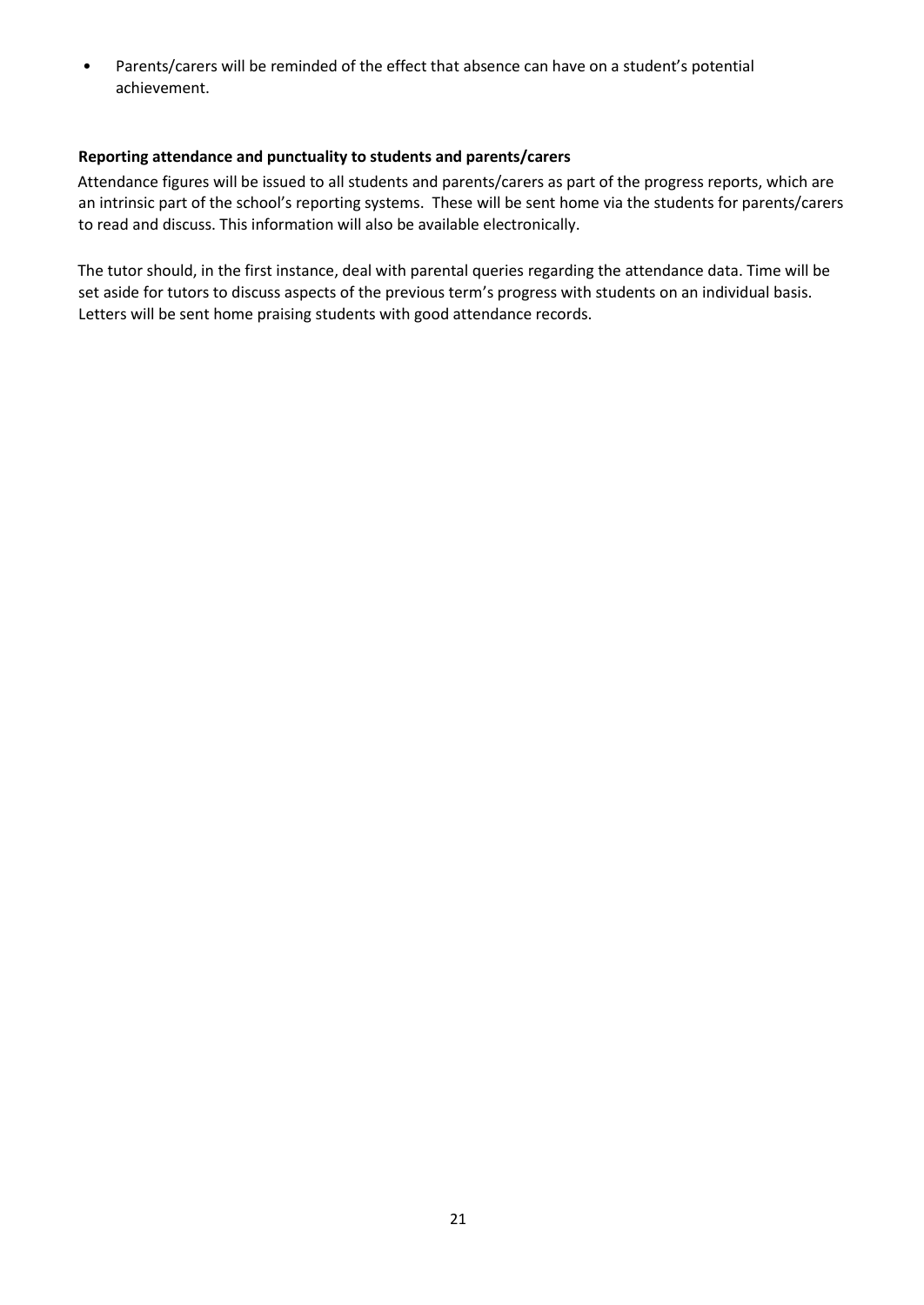

# **Procedure for pupils leaving St Gregory's**

| <b>Pupil Name</b> | <b>Tutor</b> |  |
|-------------------|--------------|--|
|                   | Group        |  |

# Action to be taken

| <b>Head of Year</b>                                                 |  |
|---------------------------------------------------------------------|--|
| Reply to parents' letter.<br>п.                                     |  |
| Copies to:                                                          |  |
| Headteacher                                                         |  |
| Director of Pastoral Care                                           |  |
| Tutor                                                               |  |
| <b>Office Supervisor</b>                                            |  |
| Admissions officer                                                  |  |
| Library                                                             |  |
| Kitchen                                                             |  |
| ■ If no school specified, telephone parents to ascertain school. If |  |
| no school place yet secured, inform Office Supervisor               |  |
| Paper files to be sent to new school after leaving date             |  |
|                                                                     |  |

| <b>Office Supervisor</b>                                                |  |
|-------------------------------------------------------------------------|--|
| ■ Email all staff for information (if possible prior to leaving date)   |  |
| " If no school allocated, speak to CMEO.                                |  |
| Check with new school that pupil has commenced<br>(if not, alert CMEO). |  |
| Remove pupil from roll on the date of leaving.                          |  |
| Remove paper timetable and contact details from office files.           |  |

| Data Manager                                                                       |  |
|------------------------------------------------------------------------------------|--|
| ■ Remove student from teaching/tutor group lists.                                  |  |
| ■ CTF files / school records to be sent to new school once<br>placement confirmed. |  |

| <b>Tutor</b>                                                                                                                           |  |
|----------------------------------------------------------------------------------------------------------------------------------------|--|
| Ask pupil to return all books to subject teachers/library<br>Ask pupil to return lunch fob to school kitchen on last day of<br>school. |  |
| $\blacksquare$ Farewell                                                                                                                |  |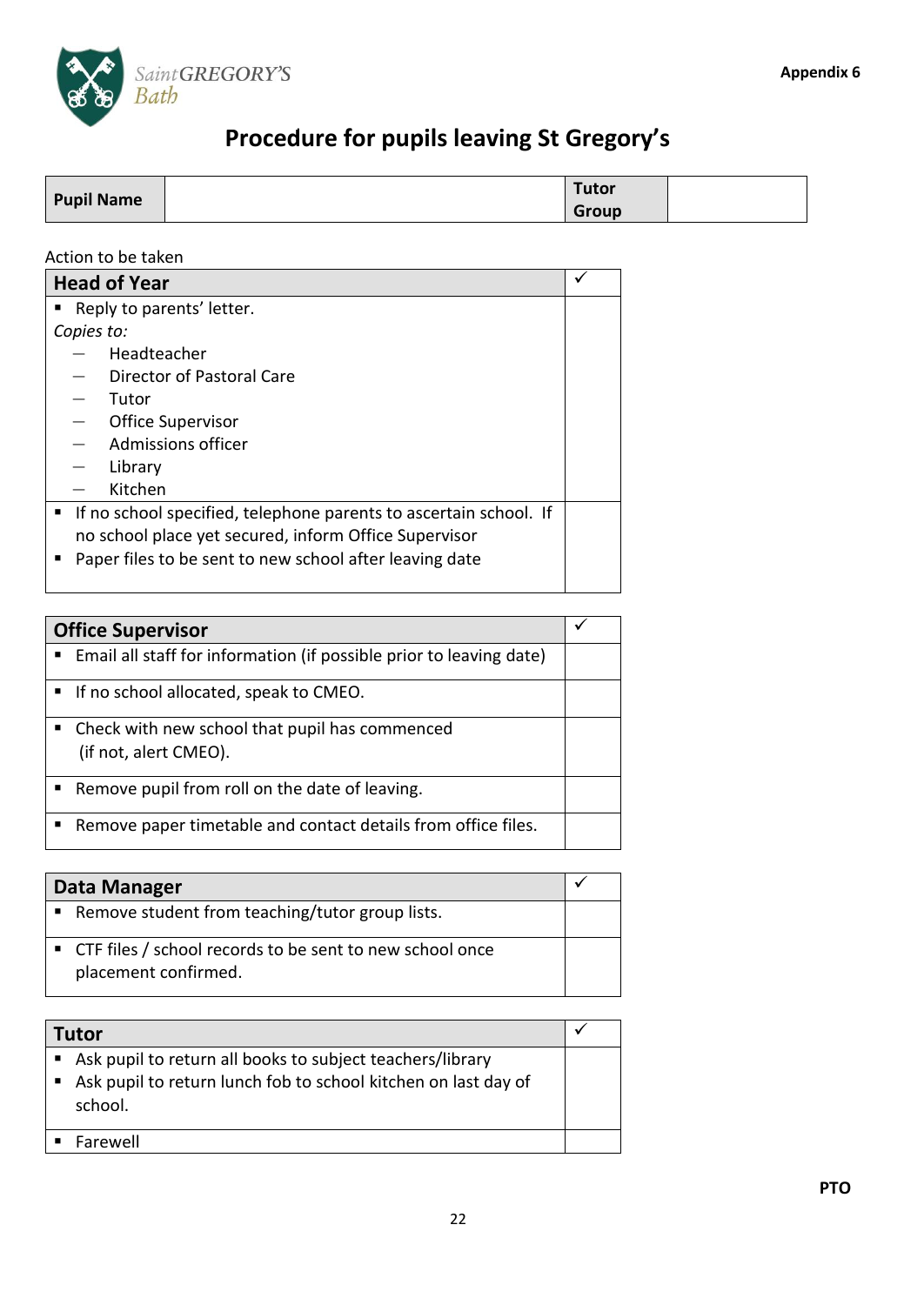

# **Procedures for the removal of a student from the roll of St Gregory's**

The responsibility for the school register rests with the Headteacher.

# Non–arrival of a child at St Gregory's

If a school place has been offered to a pupil and they do not turn up on the agreed day the Head of Year will telephone to establish the reason why.

If the Head of Year cannot make contact they must ask the Office Manager to try and establish contact with parents/cares and the reasons for non-attendance. If no contact can be made the Director of Pastoral Care will notify the Local Authority of the absence(s) and ask for their assistance in tracking the pupil's whereabouts.

# Removal from the school roll

If a student is to be removed from the school register the following procedures should be followed:

The parents/carers of the child must inform the school of their intention to withdraw their child from the school roll in writing. All such requests must be forwarded to the Office Manager, Mrs O'Bray, and the Data Manager, Mr Eastham. The Office Manager will inform the relevant Head of Year and tutor if the information has not come from them. The request should include details of the new school to which the student is going and a forwarding address for the parents/carers. The Office Manager will contact the new school of the pupil to establish if they have arrived. When a pupil is known to be in another educational establishment then their records will be forwarded (Data Manager) and they will be removed from the school roll (Office Manager). If the request for the removal comes in the form of an email it must be the same as that on the data sheet for the child.

There may however be circumstances which require the involvement of other agencies:

- If the parents/carers request elective home education the Local Authority will be informed by the Director of Pastoral Care;
- If a student has not returned from a holiday the Local Authority (CMEO) will be informed by the Director of Pastoral Care;
- If a student has died they will be removed from the roll;
- If a student is over the statutory age (*ie* a retained child) they may be only be removed from the school roll at the point agreed between the Local Authority and parents/carers;
- In the case of a Permanent Exclusion the student may be removed from the school roll if:
	- o The parent/carer has stated in writing that they do not wish to appeal;
	- o The date by which an appeal can be made has passed;
	- o An Appeal Panel upholds the decision of the Headteacher to permanently exclude a student.

# Long term illness

In circumstances where a student is ill for a long period of time the school will work with the Local Authority (Hospital Education and Reintegration Service) to provide the best support for the pupil.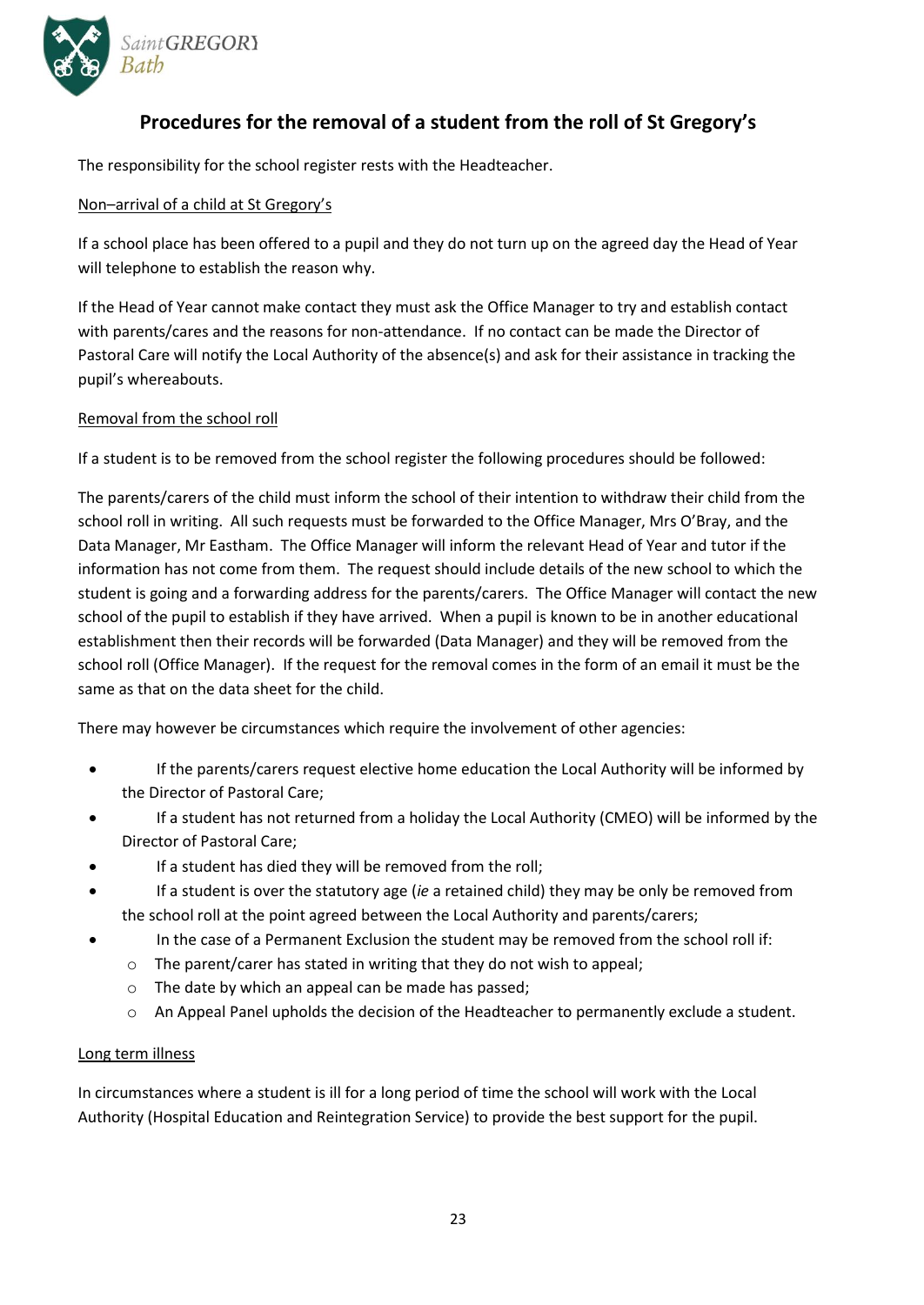# **Attendance During the Coronavirus (COVID-19) Pandemic**

From September 2020, all students will be required to attend school. As such, the arrangements set out in the main body of this policy (above) will be adhered to. This appendix has been developed in line with the latest government guidance to set out the additional measures that have been put in place to support students' attendance at school.

# **1. Attendance expectations from September**

- 1.1 From the beginning of the 2020/2021 academic year (September), attendance is mandatory for all students.
- 1.2 From September, the usual rules on school attendance (as set out in the main body of this policy) will apply, including:
	- Parents' duty to ensure that their child attends school regularly.
	- The school's responsibility to record attendance and follow up absence, in line with the procedures set out in the main body of this policy.
	- The availability to issue sanctions, including fixed penalty notices in line with the LA's code of conduct.

# **2. Shielding or self-isolating students**

- 2.1 Shielding advice for all adults and children paused on 1 August. This means that students who were shielding can return to school, as can students who have family members who were shielding.
- 2.2 Students who are no longer required to shield but who generally remain under the care of a specialist health professional should discuss their care with their health professional before returning to school. Parents should inform the school of any particular measures that need to be in place to ensure their child can return to school safely.
- 2.3 The school understands that there will be occasions where some students may not be able to attend school due to Coronavirus, including for the following reasons:
	- They are self-isolating and have symptoms of Coronavirus or a positive test result themselves, or because they are a close contact of someone who has Coronavirus.
	- Rates of Coronavirus in the local area have risen and certain individuals are asked to temporarily shield.
- 2.4 Absences relating to students following clinical and/or public health advice will not be penalised.
- 2.5 Where a student is unable to attend school because they are complying with clinical and/or public health advice, they will be immediately offered access to remote learning, in line with the **Remote Learning Policy**.

#### **3. Reluctance to return to school**

- 3.1 Parents/carers will be advised to contact the school if they have concerns about their child returning to school.
- 3.2 If a parent/carer raises a concern, a relevant staff member will hold a discussion with the parent/carer to discuss their concerns and provide reassurance on the measures that are in place to reduce risk in the school.

#### **4. Monitoring attendance**

- 4.1 The Family Support Officer will monitor the school's attendance rates once the school is open to all students in September.
- 4.2 Any trends in non-attendance will be identified (e.g. due to anxiety) and measures will be put in place to reengage affected students with the school.